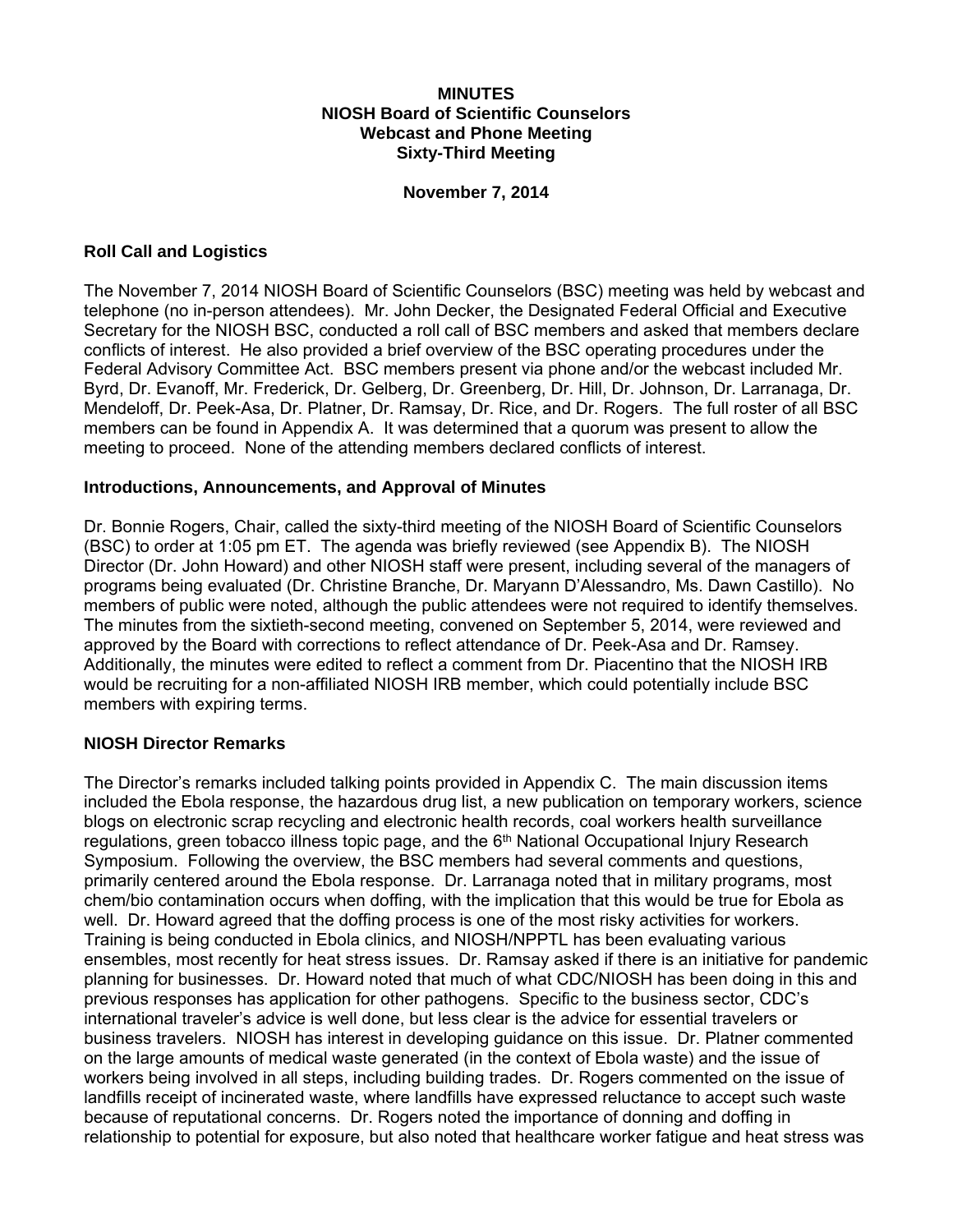an issue. Dr. Rogers and Dr. John Williams of NIOSH/NPPTL then noted the loss of cognitive awareness when workers are subjected to heat stress, thus potentially increasing inadvertent exposure when working or doffing personal protective equipment. Dr. Larranaga noted that these issues provide an opportunity to highlight healthcare worker training. He noted that in hospital emergency departments, the workers, in his experience, are almost never trained appropriately. Dr. Rice noted the importance of using checklists to decrease errors, especially when workers are under such stress. Mr. Frederick noted that a survey of their union members in the healthcare sector found training was often not conducted or the quality of the training was in question. In the context of the overall Ebola response, Dr. Gelberg indicated the potential for mixed messages from multiple federal agencies, and also noted that NIOSH's weekly calls with OSHA and other parts of CDC have helped ensure consistency.

### **Implementation of the National Academies' Recommendations: Overview and Charge to BSC**

Ms. Elizabeth Hofer, NIOSH Office of Planning and Performance, presented a slide set describing the charge to the BSC and a description of the process for scoring NIOSH programs. The BSC has been assessing the continued progress on select recommendations for six NIOSH programs that were reviewed previously by the BSC in 2011/2012. At this meeting, the BSC work groups for the Respiratory Disease Research Program (RDRP), Construction Program, and the Traumatic Injury program will report their scores and recommendations.

### **Work Group Presentation and Vote: NIOSH Implementation of the NIOSH RDRP National Academies' Recommendations**

Dr. Larranaga presented the RDRP Workgroup's score report to the BSC. The final work group report can be found in Appendix D. Overall, the workgroup was impressed with the RDRP's efforts during this evaluation period. Michael recited the workgroup's brief justifications for each score element in the report. For recommendation #1, the workgroup found the program has made significant progress in providing resources for engaging in high-priority occupational respiratory disease research. The workgroup scored the recommendation with a 5 for both Progress and Impact. For recommendation #2, the workgroup felt there was a logical and strategic progression of research and implementation activities to substitute digital chest imaging for film-based images in pneumoconiosis surveillance. The work so far has been foundational, and the preliminary results show high likelihood of success for these activities. The workgroup scored the recommendation with a 5 for Progress and a 4.5 for Impact. For recommendation #3, the workgroup noted that the program is conducting cutting edge basic toxicology and field research in flavoring related lung disease. The publication of the final criteria document and recommended exposure limits will be a major accomplishment. The workgroup scored the recommendation with a 5 for both Progress and Impact. For recommendation #4, the workgroup congratulated the program on their progress in facilitating the collection of spirometry data on the NHANES and adding industry/occupation questions to NHANES. They suggested the program outline a longer-term strategy to satisfy the recommendation. The workgroup scored the recommendation with a 4.5 for both Progress and Impact. For recommendation #5, the workgroup noted the program has done an excellent job pursuing efforts to collaborate with health care providers and the health care system. They've made progress in identifying, documenting and characterizing the emerging causes of workrelated asthma as well. The foundation has been set for significant future impact on worker safety and health, the impact has yet to be fully realized. The workgroup scored the recommendation with a 5 for Progress and a 4.5 for Impact.

To wrap up his report, Dr. Larranaga noted that again, the program's work was extremely impressive, and the workgroup fully expected the program to continue expanding this progress following this review. Dr. Rogers opened the floor for questions and feedback from the rest of the Board in regards to the RDRP score report. Hearing no responses, Bonnie asked for motions to vote to approve the score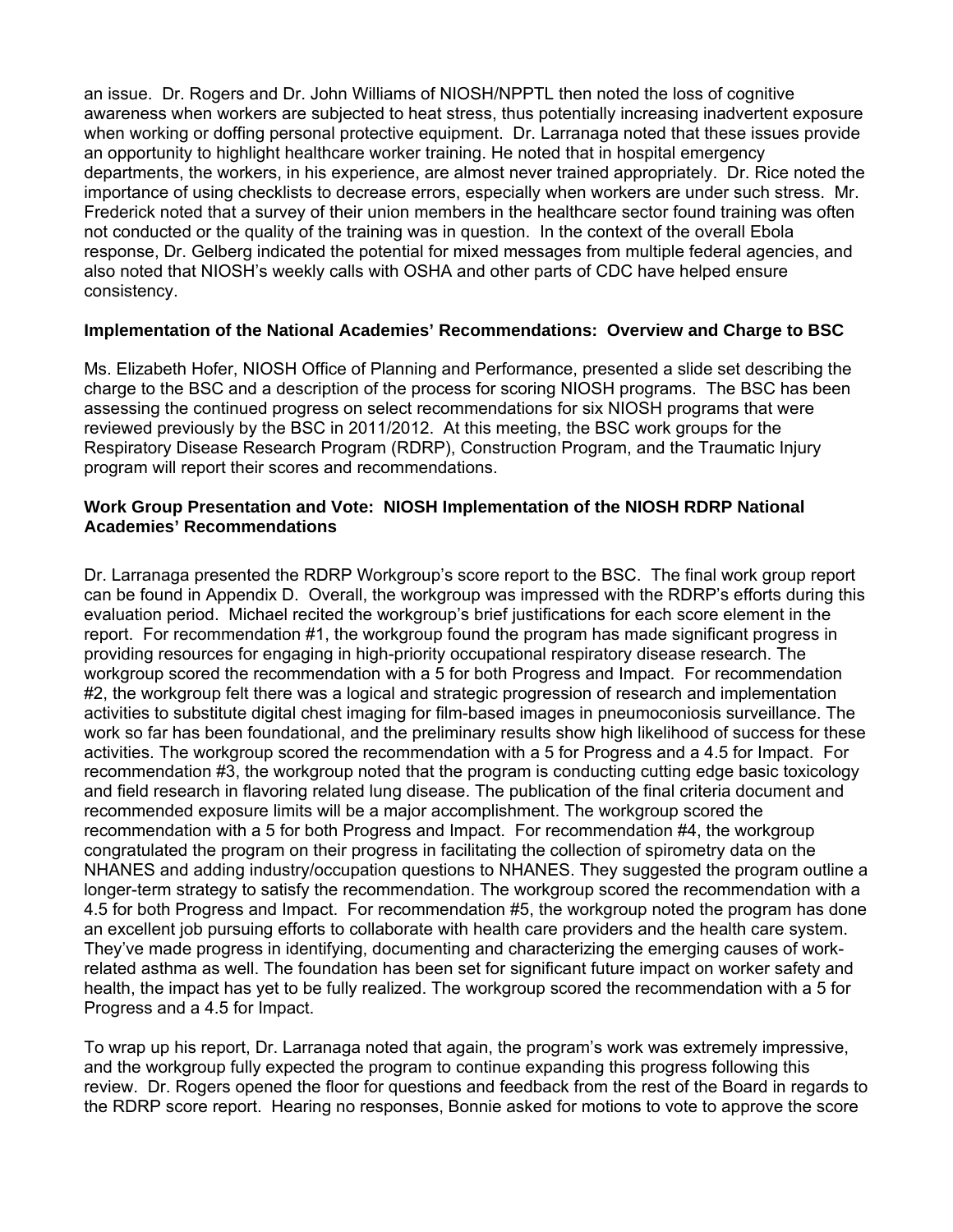report. A motion to vote was heard, as well as a second. The Board voted unanimously to approve the score report.

## **Work Group Presentation and Vote: NIOSH Implementation of Construction Program National Academies' Recommendations**

Dr. Mendeloff presented the score report for the Construction Program Workgroup. The final work group report can be found in Appendix E. He stated that the program did very well, with all evaluation elements scoring a 4.5 or 5 out of a possible 5. He proceeded to review the Workgroup's impression of each of the program's recommendations. For recommendation #1, the workgroup felt the progress made was quite good, particularly with the recent hiring completed to support this recommendation. The workgroup gave the program a 5 for Progress, and a 4.5 for Impact. For recommendation #2, the workgroup noted that progress has been good with this recommendation. The workgroup's only concern was with the seemingly large amount of interaction within groups funded by the National Construction Center, compared to the far less open communication that appeared to be occurring between the internal NIOSH researchers and external grantees of NIOSH. More could be done on this front. The workgroup scored this recommendation a 5 for Progress and a 4.5 for Impact. For recommendation #4, the workgroup was impressed with the program's progress. The workgroup scored this recommendation a 5 for Maintenance and a 4.5 for Impact. For recommendation #5, again the workgroup was very impressed with the program's progress. The workgroup scored this recommendation a 5 for Progress and a 4.5 for Impact. For recommendation #6, the workgroup felt the program had increased the extent of their cooperative activities with OSHA, and effectively worked with OSHA to jointly disseminate information about guidance documents and campaigns. However, it appears both agencies still remain wary about broader cooperation on research. The workgroup scored the recommendation with a 4.5 for both Progress and Impact.

Overall the workgroup was impressed with how the Construction program was transformed from the National Academies report. The program is on a clear improvement trajectory. Substantial progress has been made over the last few years and the impact of these recommendations has been impressive. The workgroup expects it will continue to be impressive into the future. Dr. Rogers opened the floor for questions and feedback from the rest of the Board in regards to the Construction Program score report. Hearing no responses, Dr. Rogers asked for motions to vote to approve the score report. A motion to vote was heard, as well as a second. The Board voted unanimously to approve the score report.

### **Work Group Presentation and Vote: NIOSH Implementation of the Traumatic Injury Program National Academies' Recommendations**

Dr. Gelberg presented the Traumatic Injury Program Workgroup's score report. The final work group report can be found in Appendix F. The workgroup was very appreciative of the Traumatic Injury Program's responsiveness to the BSC's feedback provided at the 2011/2012 progress review. Kitty reviewed the brief justifications provided by the workgroup for each of the score elements. For recommendation #1, the workgroup felt the program had a strong, well thought out approach to reviewing, revising and prioritizing goals. The program's strategic planning was very well done, and the workgroup's only recommendation was that it would be helpful to have a description of the criteria used for determining when a goal was ready for retirement. The workgroup scored the recommendation with 5s for both Progress and Impact. For recommendation #2, the workgroup saw that goals were clearly established with performance measures planned to monitor the progress of each goal. They felt it would be important for the program to make sure the plans for each goal continue to serve as a guidepost in the future. The workgroup scored the recommendation a 5 for Progress and a 4 for Impact. For recommendation #3, the workgroup noted the program showed a mindful approach to the goals of working with each federal agency included in their report. The program's work with other agencies has allowed for broader dissemination and acceptance of information, but this is difficult to measure for impact. The workgroup scored the recommendation a 5 for Progress and a 4.5 for Impact. For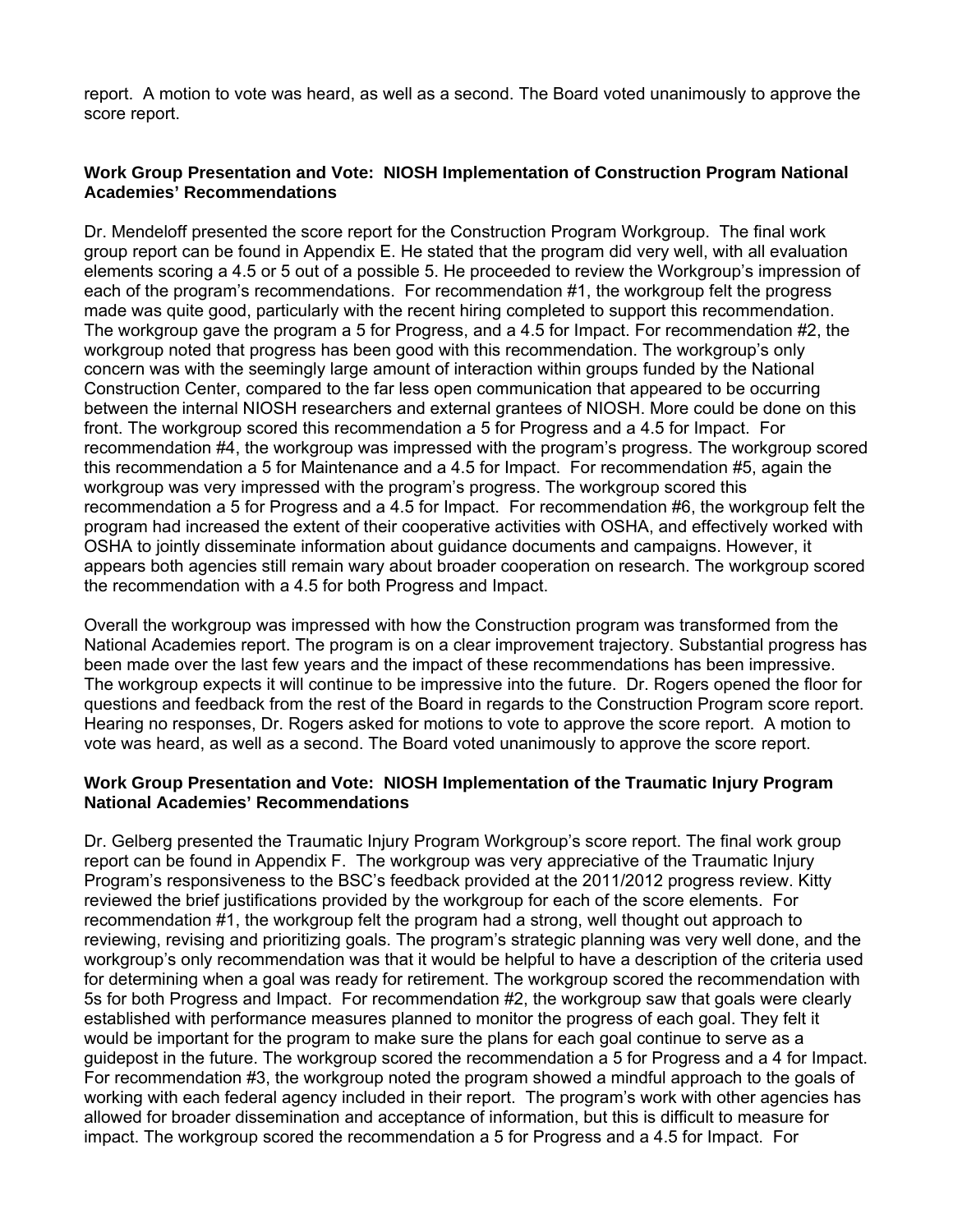recommendation #6, the workgroup noted that this goal in general is larger than just the program, and extends to the whole agency. The program is doing excellent work on this goal though, and other NIOSH programs could learn from their efforts. Again, they felt it was too early to fully measure the impact of these activities, and it was not clear how the guiding principles organize and identify the collaborations the program chose to undertake. The workgroup scored the recommendation a 5 for Progress and a 4 for Impact. For recommendation #9, the workgroup felt the program had identified a number of new initiatives focusing on high risk populations, new technologies, personal behaviors, safety cultures and climate change. The workgroup scored the recommendation a 5 for Progress and a 4.5 for Impact.

Dr. Rogers opened the floor for questions and feedback from the rest of the Board in regards to the Traumatic Injury Program score report. Hearing no responses, Dr. Rogers asked for motions to vote to approve the score report. A motion to vote was heard, as well as a second. The Board voted unanimously to approve the score report.

# **Summary and Wrap-Up**

Dr. Rogers provided a brief summary. For future meeting topics, Dr. Peek-Asa suggested having a legislative update on the agenda. It was also noted that individuals who might have interest in serving on the NIOSH Institutional Review Board should contact John Decker. The meeting concluded at 2:40 pm.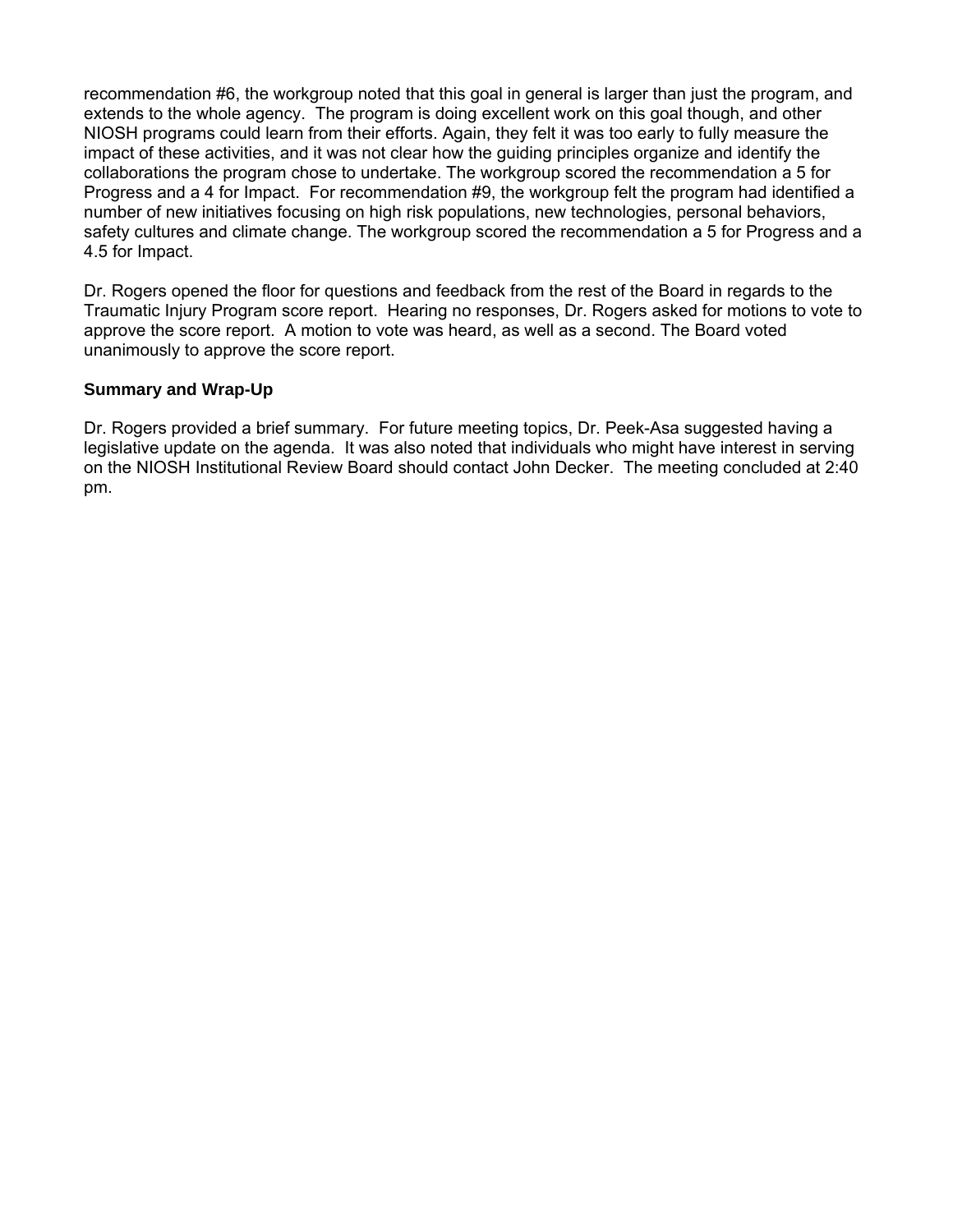**Appendix A – Roster of NIOSH Board of Scientific Counselors Members** 

### **Department of Health and Human Services Centers for Disease Control and Prevention National Institute for Occupational Safety and Health Board of Scientific Counselors September 2014**

#### **EXECUTIVE SECRETARY**

 Fax: (404) 498-2526 **Decker, John A., C.I.H., R.Ph. Senior Scientist**  National Institute for Occupational Safety and Health Centers for Disease Control and Prevention 1600 Clifton Road, NW Mailstop – E20 Atlanta, Georgia 30329 Phone: (404) 498-2582 Email: jad4@cdc.gov

## **CHAIR**

#### **Rogers, M.E. Bonnie, B.S.N., M.P.H., Dr.P.H.**

Professor and Director of Occupational Safety and Health University of North Carolina School of Public Health CB 7502 1700 Airport Road, Room 343 Chapel Hill, North Carolina 27599 Term: 01/28/11-12/31/14

#### **MEMBERS**

### **Bonauto, David K., M.D., M.P.H.**

Associate Medical Director Safety and Health Assessment & Research Prevention Program Washington State Department of Labor and Industries 7273 Linderson Avenue, S.W., P.O. Box 44330 Olympia, Washington 98504-4330 Term: 04/18/12-12/31/15

#### **Byrd, Lamont, B.S., M.S.**

Director of Safety and Health International Brotherhood of Teamsters 25 Louisiana Avenue, N.W. Washington, DC 20001 Term: 01/17/14-12/31/17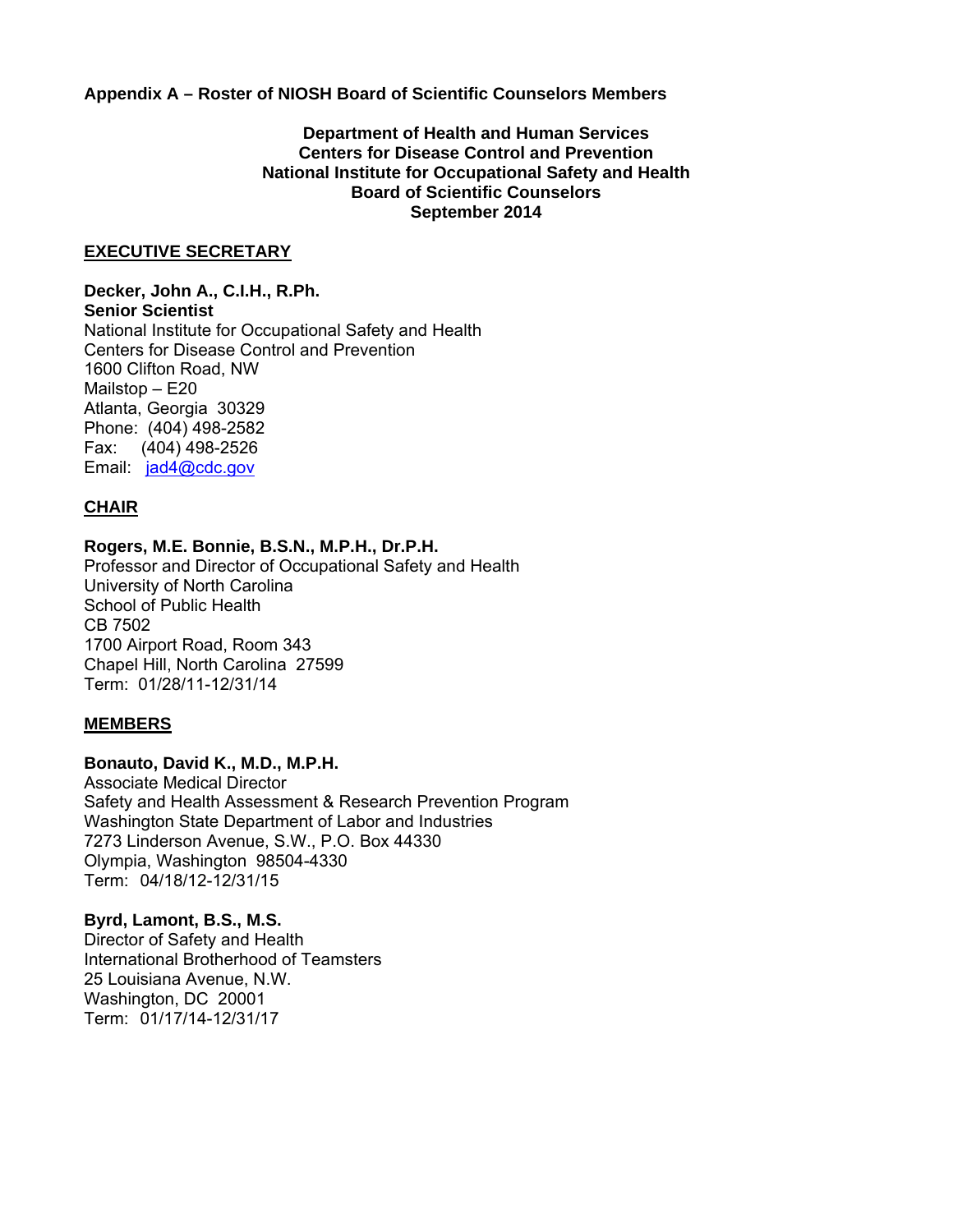### **Evanoff, Bradley, M.D., M.P.H.**

Professor of Occupational, Industrial, and Environmental Medicine Division of General Medical Sciences Washington University School of Medicine 660 South Euclid Avenue, Campus Box 8005 St. Louis, Missouri 63110 Term: 01/22/14-12/31/16

### **Frederick, James S., M.S.**

Assistant Director Health, Safety and Environmental Department United Steelworkers Five Gateway Center, Room 902 Pittsburgh, Pennsylvania 15222 Term: 01/23/14-12/31/16

### **Gelberg, Kitty H. Ph.D., MPH**

**Director** New York State Department of Health Bureau of Occupational Health and Injury Prevention Empire State Plaza Corning Tower, Room 1325 Albany, New York 12237 Term: 01/26/11-12/31/14

### **Greenberg, Michael I., M.D.**

Chief, Division of Medical Toxicology Professor of Emergency Medicine Department of Emergency Medicine Drexel University College of Medicine 245 North 15<sup>th</sup> Street, MS 1011 Philadelphia, Pennsylvania 19102 Term: 01/27/14-12/31/15

#### **Hill, Darryl C., Ph.D., C.S.P.**

Executive Director, Health & Safety Global Employee Relations Johnson Controls, Inc. 5757 North Green Bay Ave. Milwaukee, WI 53209 Term: 03/01/12-12/31/15

## **Johnson, Clarion E., M.D.**

5504 Dorset Avenue Chevy Chase, Maryland 20815-6626 Term: 01/25/11-12/31/14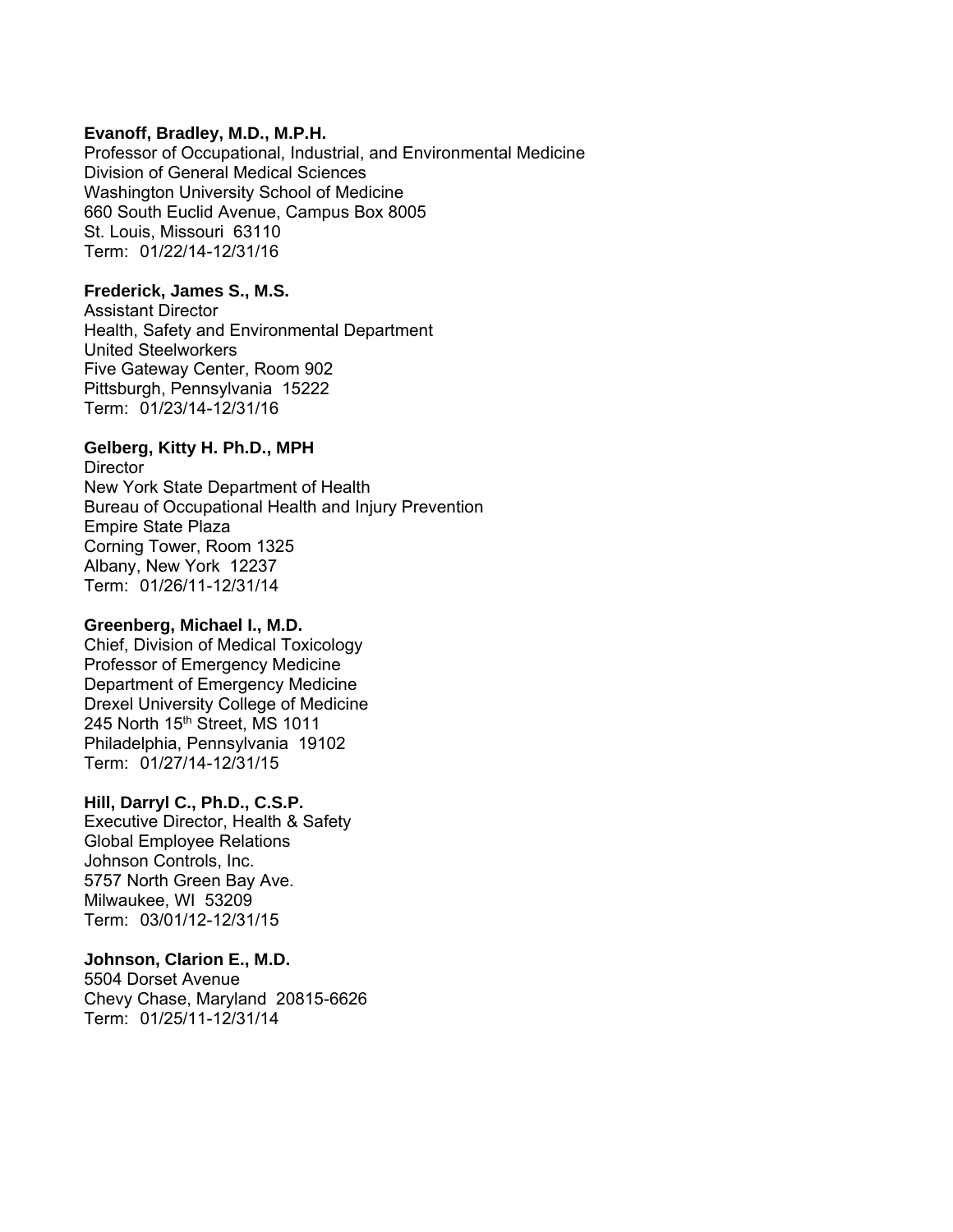## **Larranaga, Michael, C.I.H., C.S.P., P.E., Ph.D.**

Professor and Department Head School of Fire Protection and Safety Oklahoma State University 499 Cordell South Stillwater, Oklahoma 74078 Term: 02/28/12-12/31/15

### **Mendeloff, John, Ph.D.**

Professor Graduate School of Public and International Affairs University of Pittsburgh 3619 Posvar Hall, 230 South Bouquet Street Pittsburgh, Pennsylvania 15260 Term: 02/29/12-12/31/15

## **Peek-Asa, Corinne, M.P.H., Ph.D.**

Professor Departments of Occupational and Environmental Health and Epidemiology University of Iowa 100 Oakdale Boulevard, #114 IREH Iowa city, Iowa 52242 Term: 03/01/12-12/31/15

## **Platner, James W., Ph.D., C.I.H.**

Associate Director for Science and Technology Center to Protect Workers' Rights: The Center for Construction Research and Training 8484 Georgia Avenue, Suite 1000 Silver Spring, Maryland 20910 Term: 02/27/12-12/31/15

# **Ramsay, James D., Ph.D., M.A., C.S.P.**

Professor of Homeland Security Department of Security Studies and International Affairs Embry-Riddle Aeronautical University 600 South Clyde Morris Boulevard, Room 128.3 College of Arts and Sciences Daytona Beach, Florida 32114 Term: 01/31/11-12/31/14

## **Rice, Carol, Ph.D., C.I.H., M.S.**

Professor Emerita Department of Environmental Health, Kettering Laboratory University of Cincinnati 119 Cottage Street South Paris, Maine 04281 Term: 01/29/11-12/31/14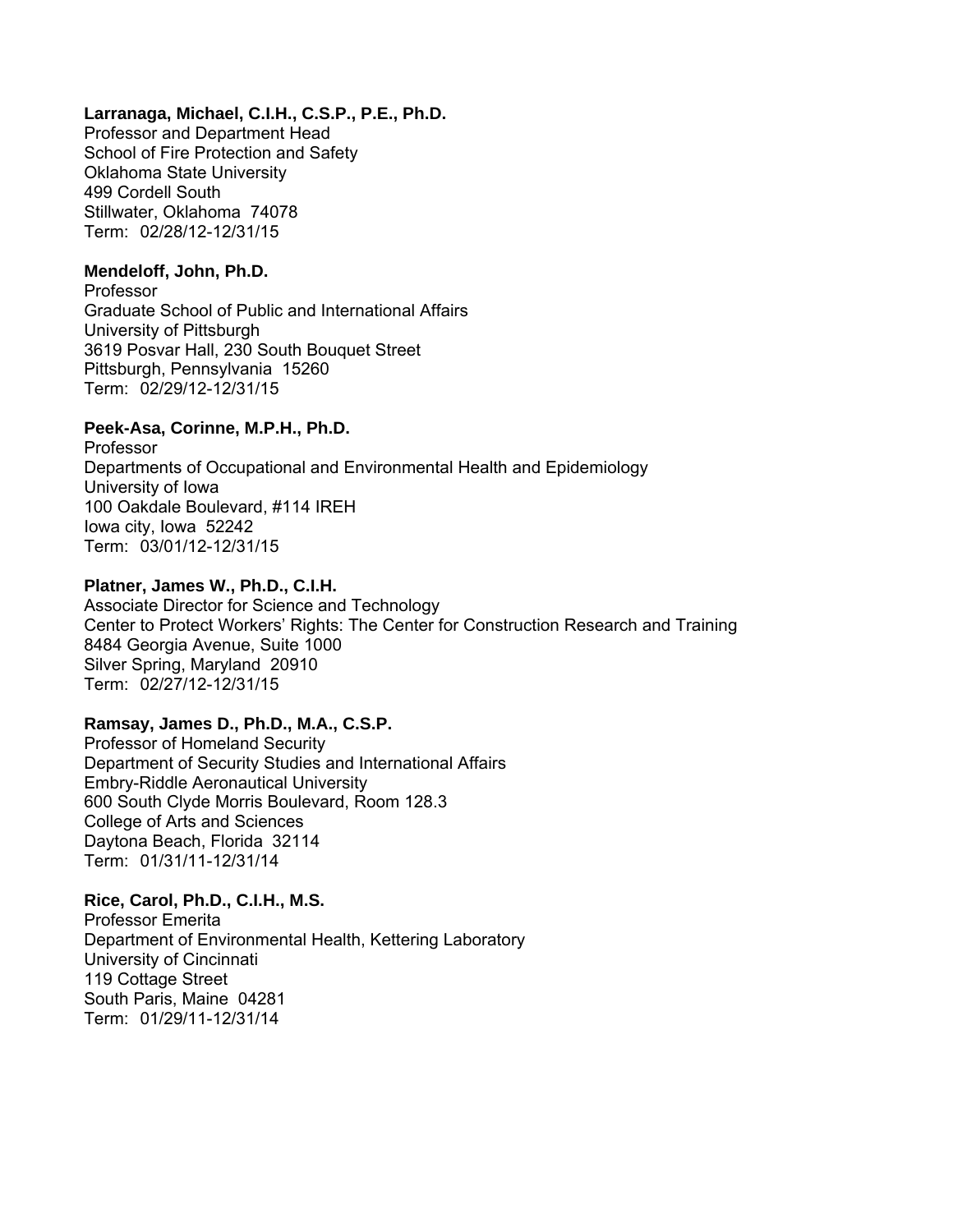# **Appendix B – Agenda, November 7, 2014**

**Department of Health and Human Services Centers for Disease Control and Prevention National Institute for Occupational Safety and Health Board of Scientific Counselors Sixty-Third Meeting November 7, 2014**  *Teleconference and Webcast Only* 

**\_\_\_\_\_\_\_\_\_\_\_\_\_\_\_\_\_\_\_\_\_\_\_\_\_\_\_\_\_\_\_\_\_\_\_\_\_\_\_\_\_\_\_\_\_\_\_\_\_\_\_\_\_\_\_\_\_\_\_\_\_\_** 



| 1:00 p.m.   | Roll Call and Logistics                                                                                                            | Mr. John Decker                                                |
|-------------|------------------------------------------------------------------------------------------------------------------------------------|----------------------------------------------------------------|
| 1:10 $p.m.$ | Agenda, Announcements, and Approval of Minutes                                                                                     | Dr. Bonnie Rogers                                              |
| 1:20 $p.m.$ | Director's Opening Remarks                                                                                                         | Dr. John Howard                                                |
| 1:40 pm     | Implementation of the National Academies'<br>Recommendations: Overview and Charge to BSC                                           | Ms. Elizabeth Hofer                                            |
| 1:50 $p.m.$ | <b>Work Group Presentation and Vote:</b><br>National Academies Implementation of the NIOSH<br>Respiratory Disease Research Program | Dr. Michael Larranaga<br>Dr. Carol Rice                        |
| 2:20 p.m.   | <b>Work Group Presentation and Vote:</b><br>National Academies Implementation of the NIOSH<br><b>Construction Research Program</b> | Dr. Bradley Evanoff<br>Dr. Darryl Hill<br>Dr. John Mendeloff   |
| 2:50 p.m.   | <b>Work Group Presentation and Vote:</b><br>National Academies Implementation of the NIOSH<br>Traumatic Injuries Research Program  | Dr. Kitty Gelberg<br>Dr. Corinne Peek-Asa<br>Dr. James Platner |
| 3:20 p.m.   | Summary & Wrap-up, Future Agenda Items, Meeting Dr. Bonnie Rogers<br>Dates, Closing Remarks                                        |                                                                |
| 3:30 p.m.   | <b>Adjourn</b>                                                                                                                     |                                                                |

 **\*\*\* Teleconference Number: 888-397-9578 Passcode: 63257516**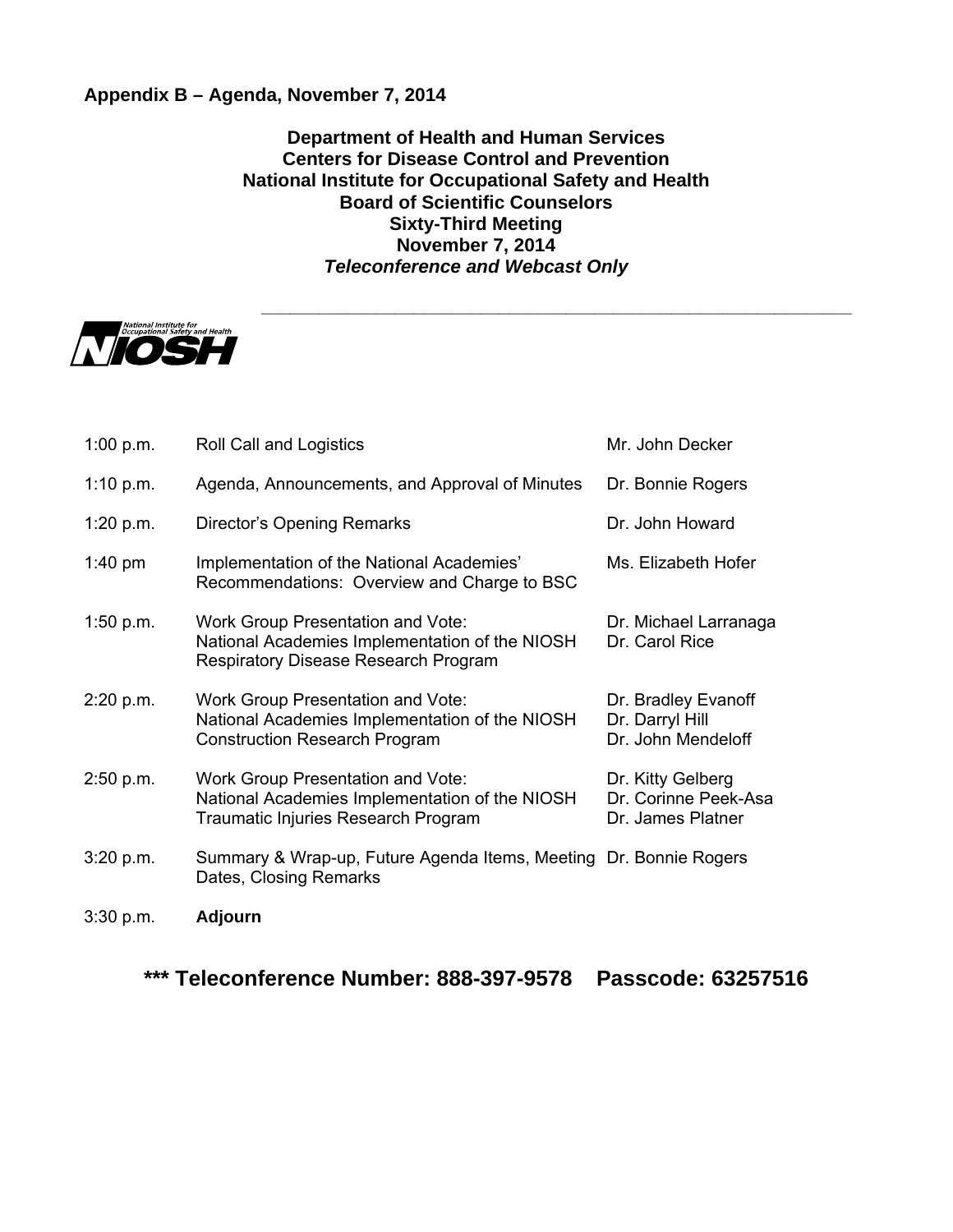# **Appendix C – Director's Talking Points**

# **Board of Scientific Counselors 395 Patriots Plaza, SW Washington, DC 20201 November 7, 2014**

# **Retiring Members of the Board of Scientific Counselors:**

NIOSH recognizes and thanks Kitty Gelberg, Clarion Johnson, Jim Ramsay, and Carol Rice for their exceptional service to NIOSH on the Board of Scientific Counselors. Their expert advice has been invaluable in helping advance high quality science at NIOSH. Their terms will be ending on 12/31/2014.

# **Ebola Response**

- NIOSH staff have been deployed domestically and to West Africa as part of the larger CDC field response.
- A new topic page on the NIOSH web, "Ebola and Other Emerging Infectious Diseases," provides a concise, well organized portal to the relevant NIOSH resources, saving readers time and effort in finding needed information and guidance. For more information, see http://www.cdc.gov/niosh/topics/EmergInfectDiseases/
- equipment: http://www.cdc.gov/vhf/ebola/hcp/procedures-for-ppe.html • NIOSH has been coordinating with CDC, OSHA, and other partners to monitor concerns by workers and employers, and to develop meaningful communication products for these stakeholders. NIOSH helped develop updated guidance for personal protective
- NIOSH is conducting studies to better understand the burden of heat stress from personal protective clothing and equipment worn by health care workers in the equatorial heat of West Africa, and to use that knowledge to help develop products and practices that provide better comfort while maintaining integrity against risks of infection.
- NIOSH staff have been helping to staff the CDC Emergency Operations Center where planning, administration, and communication of Ebola response are coordinated.

# **NIOSH Releases Updated Hazardous Drug List**

A new document, *NIOSH List of Antineoplastic and other Hazardous Drugs in Healthcare Settings, 2014*, has been released. This is the latest version of the hazardous drug list first published by NIOSH in 2004 as an appendix to the document, *NIOSH Alert: Preventing Occupational Exposure to Antineoplastic and Other Hazardous Drugs in Health Care Settings*. Hazardous drugs on the list include those used for cancer chemotherapy, antiviral drugs, hormones, some bioengineered drugs, and other miscellaneous drugs. Learn more at http://www.cdc.gov/niosh/updates/upd-9-8-14.html or view the document at http://www.cdc.gov/niosh/docs/2014-138/.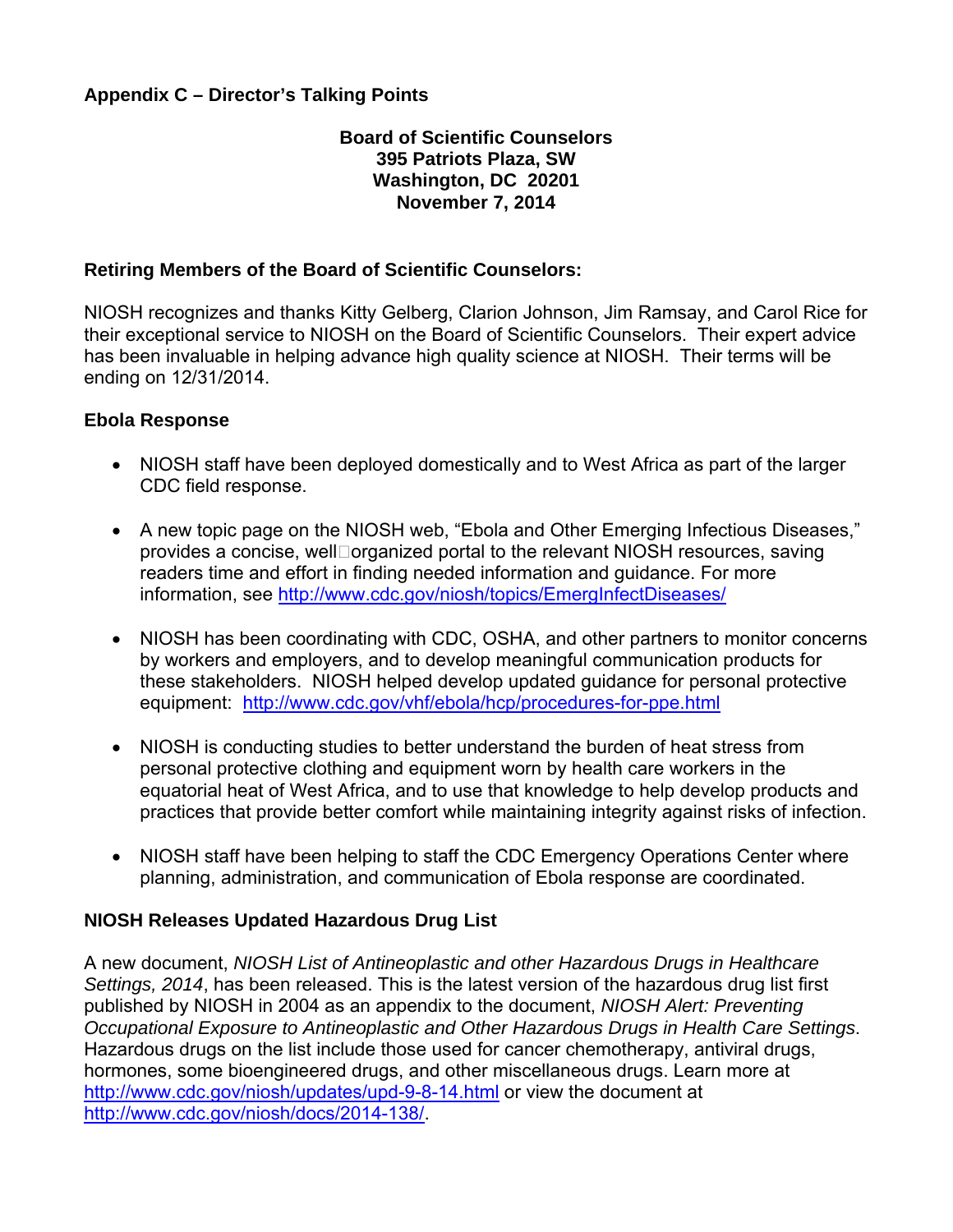# **Journal Paper Finds Lack of Adherence to Safe Handling Guidelines for Hazardous Drugs**

A new article from NIOSH found that recommended safe handling practices for workers who administer antineoplastic drugs in healthcare settings are not always followed. This study has been published in the November issue of the Journal of Occupational and Environmental Hygiene. To access the paper online, visit: http://dx.doi.org/10.1080/15459624.2014.9168094

# **OSHA-NIOSH Publication: Recommended Practices, Protecting Temporary Workers**

OSHA and NIOSH published a joint document describing recommended practices for staffing agencies and host employers so that they may better protect temporary workers through mutual cooperation and collaboration. These include evaluating the host employer's worksite, training agency staff to recognize safety and health hazards, ensuring the employer meets or exceeds the other employer's standards, and assigning occupational safety and health responsibilities and define the scope of work in the contract. For additional information, see Recommended Practices, Protecting Temporary Workers <sup>[3]</sup>

# **Blog: Occupational Exposures at Electronic Scrap Recycling Facilities**

Through the Health Hazard Evaluation (HHE) Program NIOSH has measured employee exposures to lead, cadmium, chromium, and noise in e-scrap recycling facilities. We found that employees in facilities that process cathode ray tube (CRT) glass, including employees in areas away from where the CRT glass is processed, can be overexposed to lead and cadmium. At some facilities, we have found lead, cadmium, and other toxic metals on surfaces outside of production areas, ineffective engineering controls, and poor employee work practices such as dry sweeping (causes dust laden with toxic metals to be swept back into the air). To read more, see http://blogs.cdc.gov/niosh-science-blog/2014/09/30/escrap/

NIOSH is planning to evaluate occupational exposures to metals and flame retardants in escrap recycling facilities and to recommend controls to reduce employee exposures. The HHE Program is looking for five facilities that would like to participate.

# **Blogs: Electronic Health Records**

NIOSH has produced three blogs highlighting current efforts:

- blog/2014/08/15/ehr2/ *Work Information in Electronic Health Records* http://blogs.cdc.gov/niosh-science-
- *Connecting Occupational Public Health and Patient Care Through Electronic Health Records (EHRs)* http://blogs.cdc.gov/niosh-science-blog/2014/09/17/ehr3/)
- Health IT Buzz: *Health Centers Are Leading Efforts to Incorporate Patient Work Information into Electronic Health Records*, Co-written with staff from the Office of the National Coordinator for Health IT (ONC), http://www.healthit.gov/buzzblog/electronichealth-and-medical-records/health-centers-leading-efforts-incorporate-patient-workinformation-electronic-health-records/

Also, in conjunction with cross-Institute electronic health records group, continued work on the project "Using Electronic Health Records and Clinical Decision Support to Enhance Worker Health." Held a face to face meeting of work groups tasked with developing the knowledge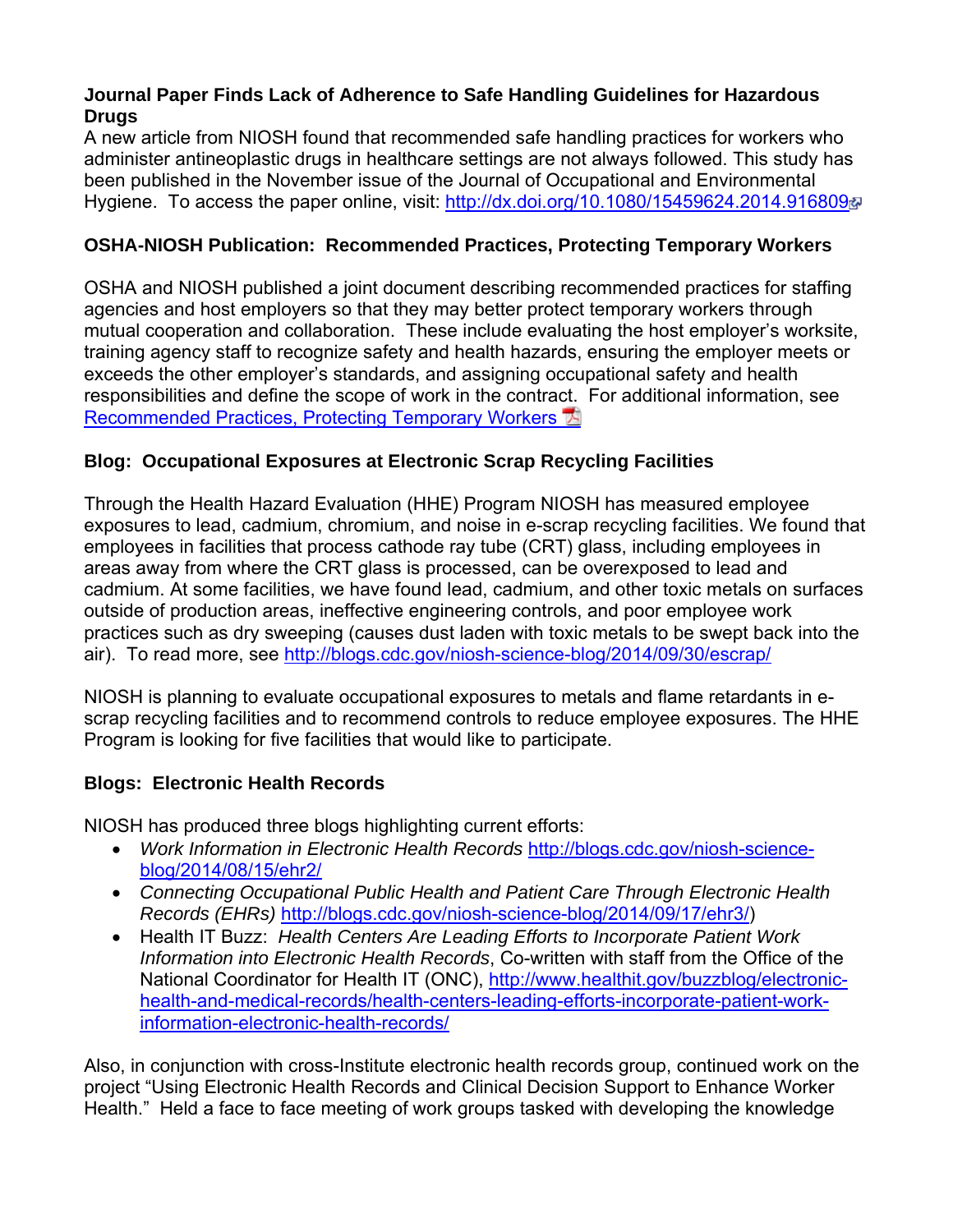base as the basis for three separate clinical decision support tools for electronic health records in three different topic areas: return-to-work, diabetes management, and adult asthma.

# **Coal Workers Health Surveillance Regulations**

NIOSH has continued to implement the new coal workers' health surveillance regulations, which now provide surveillance to surface miners and add respiratory symptoms questionnaires and spirometry to health screening. As of October 30, over 1100 surface operators and contractors had submitted plans for radiographic surveillance, with almost 400 reviewed and approved. In addition, 10 medical facilities have been approved in 5 states to provide radiographic screening, including a mobile unit from the state of Texas. The mobile unit may also provide services to other states. Also, 12 medical facilities have submitted applications to become providers of spirometry.

# **Green Tobacco Illness Topic Page**

 http://www.cdc.gov/niosh/topics/GreenTobaccoSickness/ NIOSH posted a new topic page to help employers, workers, and health professionals identify and reduce risks for green tobacco sickness in the tobacco-growing industry. Green tobacco sickness is a type of nicotine poisoning that occurs while handling tobacco plants, particularly those that are wet from rain or morning dew, or perspiration. Symptoms include nausea, vomiting, dizziness, and headaches. Symptoms may be similar to those of heat illness and pesticide poisoning, which can make it difficult to diagnose. The New York Times reported in September that this remains an occupational risk in states such as North Carolina, which alone has roughly 1,800 tobacco farms employing 30,000 workers picking 400 million pounds of the crop annually. Many workers are immigrants or migrant workers. See

# **6th National Occupational Injury Research Symposium**

NIOSH is sponsoring the 6th National Occupational Injury Research Symposium (May 19-21, 2015) in Kingwood, WV. The deadline for abstract submission is December 1. Opening plenary speakers will be Dr. John Howard, Dr. David Michaels (OSHA), Deborah Hersman (President/CEO National Safety Council, former Chair NTSB), and Tom Cecich (Senior VP American Society of Safety Engineers, Chair Center for Safety and Health Sustainability).

# **Total Worker Health**

- 1<sup>st</sup> International Symposium to Advance Total Worker Health was held October 6-8, 2014, Natcher Conference Center, NIH, Bethesda.
- This symposium explored research, practices, programs and policies that advance the overall safety, health, and well-being of workers through the integration of health protection and health promotion.
- A proposed national Total Worker Health™ agenda has been released: Draft: Proposed National Total Worker Health™ Agenda for Public Comment A Stakeholders are invited to provide input on the top priority issues to be included in the Proposed National Total Worker Health Agenda.
- Comments will be accepted until December 22, 2014.

# **Memorandum of Understanding with SUNY Polytechnic Institute**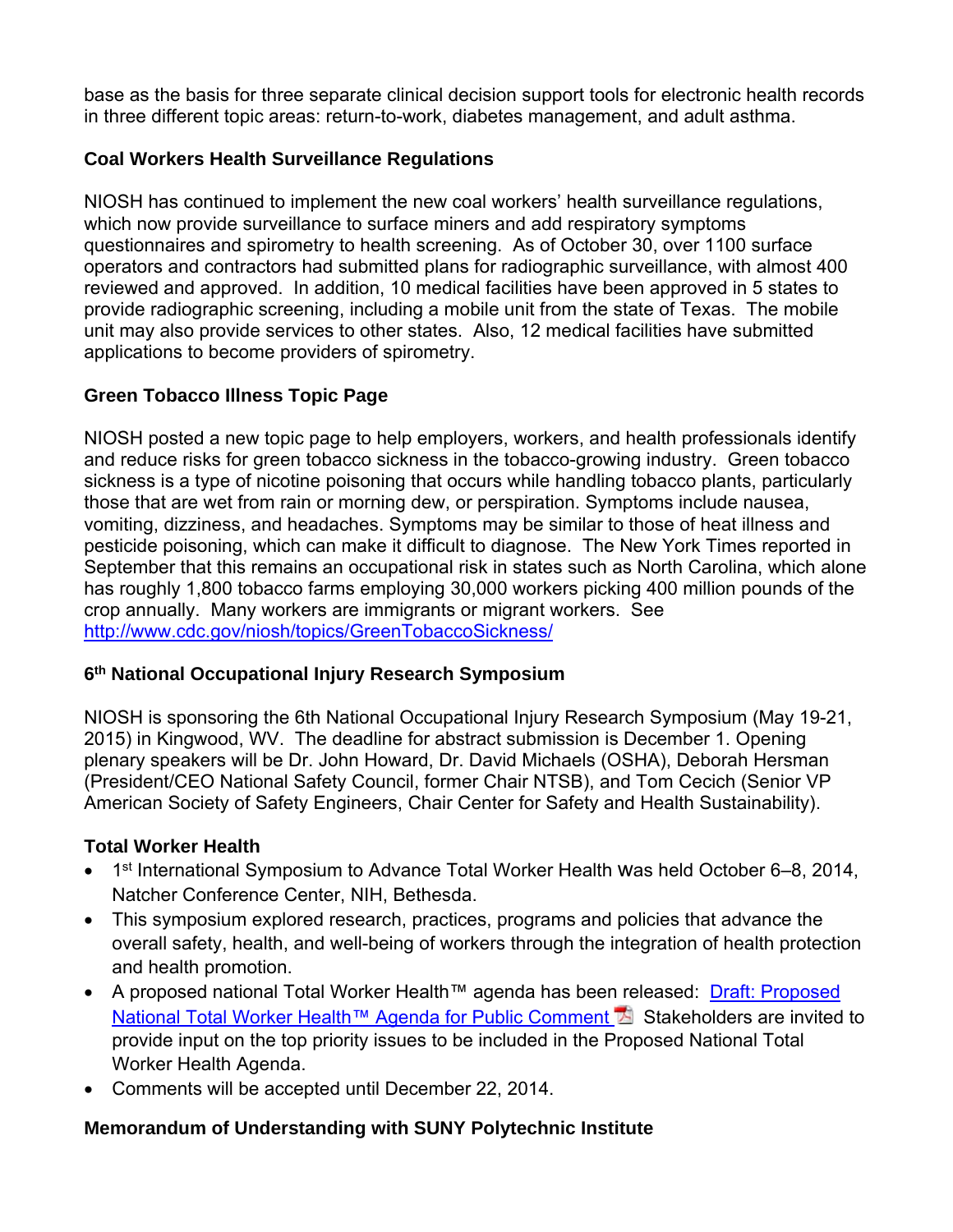http://www.cdc.gov/niosh/updates/upd-10-2-14.html On Oct. 2, NIOSH signed a memorandum of understanding (MOU) with the Colleges of Nanoscale Science and Engineering (CNSE) at SUNY Polytechnic Institute in Albany, New York. NIOSH and CNSE will partner to advance research and guidance for occupational safety and health in the nanoelectronics industry and other settings where workers are potentially exposed to engineered nanomaterials. For more information, see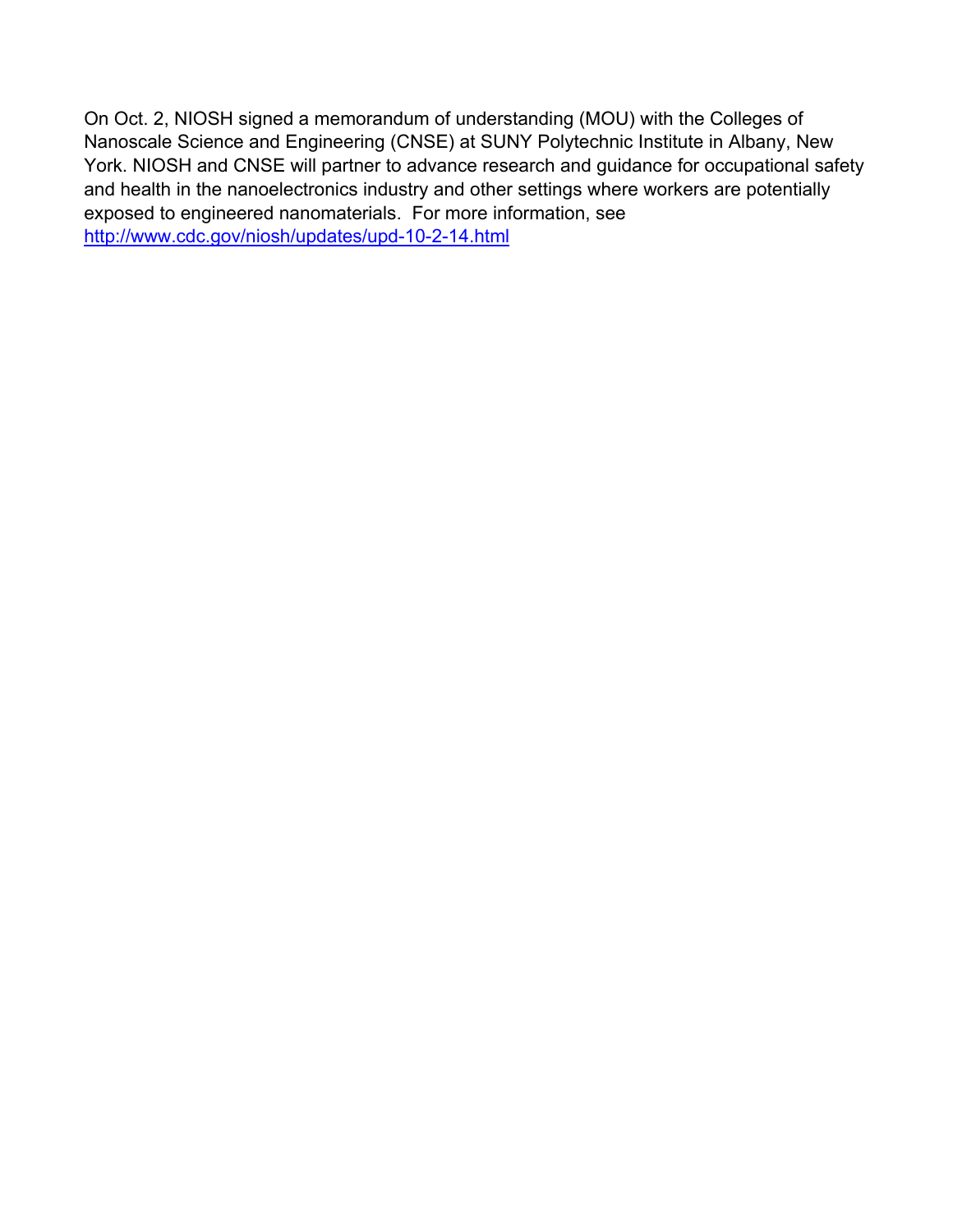Appendix D – Work Group Report for the Respiratory Disease Research Program

# **Review of Progress Implementation Report for NIOSH Respiratory Disease Research Program**

**Submitted by Board of Scientific Counselors** 

# **November 17, 2014**

# **BSC Working Group Members**

**David Bonauto Carol Rice Michael Larranaga**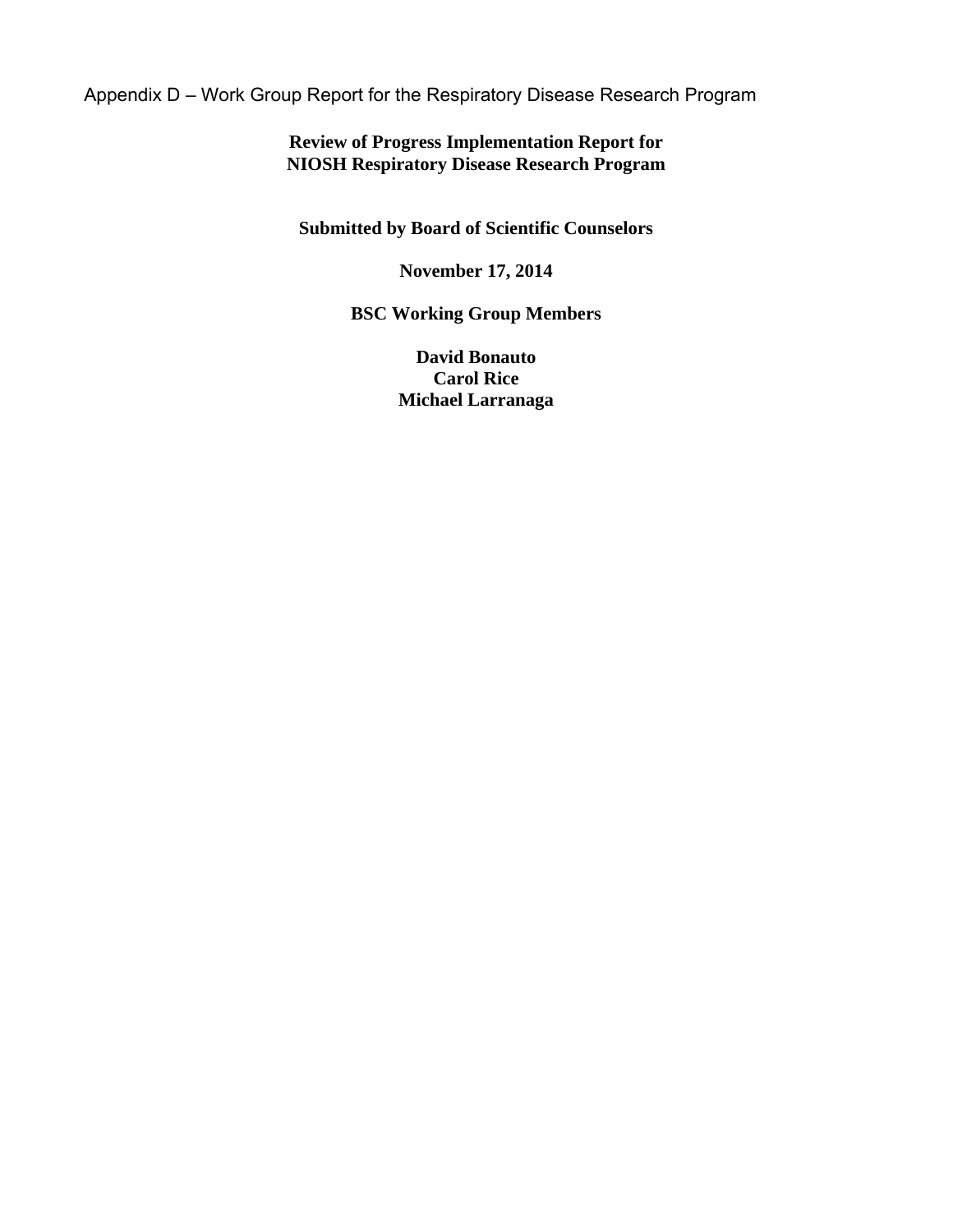### **Recommendations In Progress:**

#### *Recommendation*

*Systems for Surveillance: NIOSH should provide appropriate resources for and engage in highpriority occupational [respiratory] disease surveillance.* 

Progress: 1 2 3 4 5

Brief Justification: The RDRP has made significant progress for providing appropriate resources for engaging in high-priority occupational respiratory disease surveillance. The RDRP's involvement was instrumental in MSHA's promulgation and implementation of the respirable coal dust rule. The Government Accounting Office (GAO) conducted two investigation of the rule's scientific basis and found that the proposed respirable coal dust Permissible Exposure Limit (PEL) would reduce miners' risk of disease. RDRP was extensively engaged and expended significant effort on both reviews. The GAO found the PEL proposed by MSHA was appropriately based on epidemiological data (much of that data was from the NIOSH-RDRP) and allowed the evaluation of exposure-response relationships. In addition, because of the new MSHA rule, RDRP has prepared for the expansion of health surveillance services for both underground and surface miners. The RDRP has taken an initiative for innovation in approaches to work-related respiratory disease surveillance, including the use of information from the healthcare system.

Impact: 1 2 3 4 5

Brief Justification: The impact of the RDRP's work on occupational health has been substantial. For example, eWoRLD and NORMS have helped to shape public policy; MSHA has cited the RDRP mortality data as an important motivator in promulgating the new respirable coal mine dust rule. Interestingly, NIOSH data was used by proponents and opponents alike of OSHA's proposed silica rule. This highlights the relevance of the RDRP's work.

RDRP assisted with coding and submitting of data that facilitated participation in the new occupational health indicator (OHI) by states with NIOSH funding. OSHA's recently announced National Emphasis Program for occupational exposure to isocyanates was motivated in part by interaction with RDRP surveillance investigators. The RDRP has contributed to a cross-Institute effort to further include occupational health information in electronic health records that could be used to improve clinical care, but also to improve our ability to obtain morbidity and mortality surveillance date from healthcare systems. MSHA chose to announce the respirable coal dust rule at NIOSH's Morgantown facility to honor the contributions of the RDRP.

We applaud NIOSH efforts to meet this recommendation and hope that RDRP continues to have the resources to progress strategically to maximize impact in workplace respiratory disease surveillance.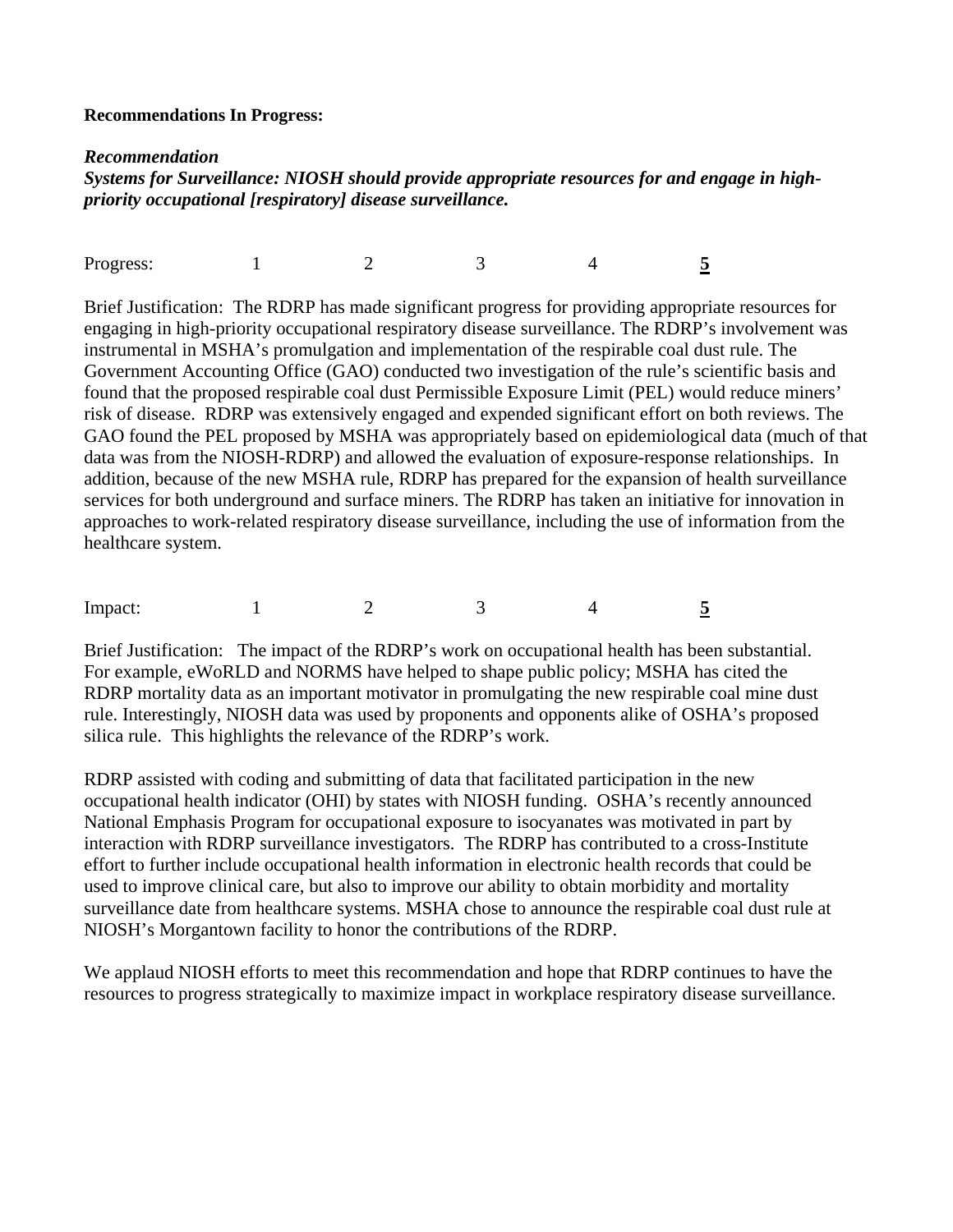## *Recommendation*

# *The committee recommends that the effectiveness of digital radiography in CWP surveillance should be an important continuing research priority, which will extend to all interstitial lung diseases.*

Progress: Progress: 1 2 3 4 **5** 

**Brief Justification:** 

There has been a logical and strategic progression of research and implementation activities to substitute digital chest imaging for film-based images in pneumoconiosis surveillance. In the recent review period, NIOSH has conducted validation studies on the use of the new ILO digitized standard images for classification of small pneumoconiotic opacities. NIOSH with partners are creating a chest image repository (CIR) for training, education, and research efforts.

RDRP is implementing the use of digital chest imaging in the Coal Workers Health Surveillance Program. NIOSH's anticipation and development of a safe and secure system for electronic submission and review of digital chest images is highly commendable. Likewise the provision of hardware and software support to B-Readers is an important example of government facilitating both clinical services and research efforts.

NIOSH has laid the foundation for B-reader training, certification and re-certification examinations using digital formats, which will likely be implemented during the next review period.

Impact: 1 2 3 4 **4.5** 5

Brief Justification: The progress thus far in the program has been foundational – building a system for submission, review and storage of electronic chest images. Additionally, efforts are underway to train and certify B-Readers using electronic format.

Preliminary results support the very high likelihood of success for this program – the high proportion of chest images submitted to the CWHSP in digital format (72%) in the first year bodes well for the future success of this program.

We ask the RDRP to consider if this recommendation should be retired at the next review cycle. This program has been successful. If RDRP agrees, we suggest that RDRP provide a new recommendation for review in the next cycle.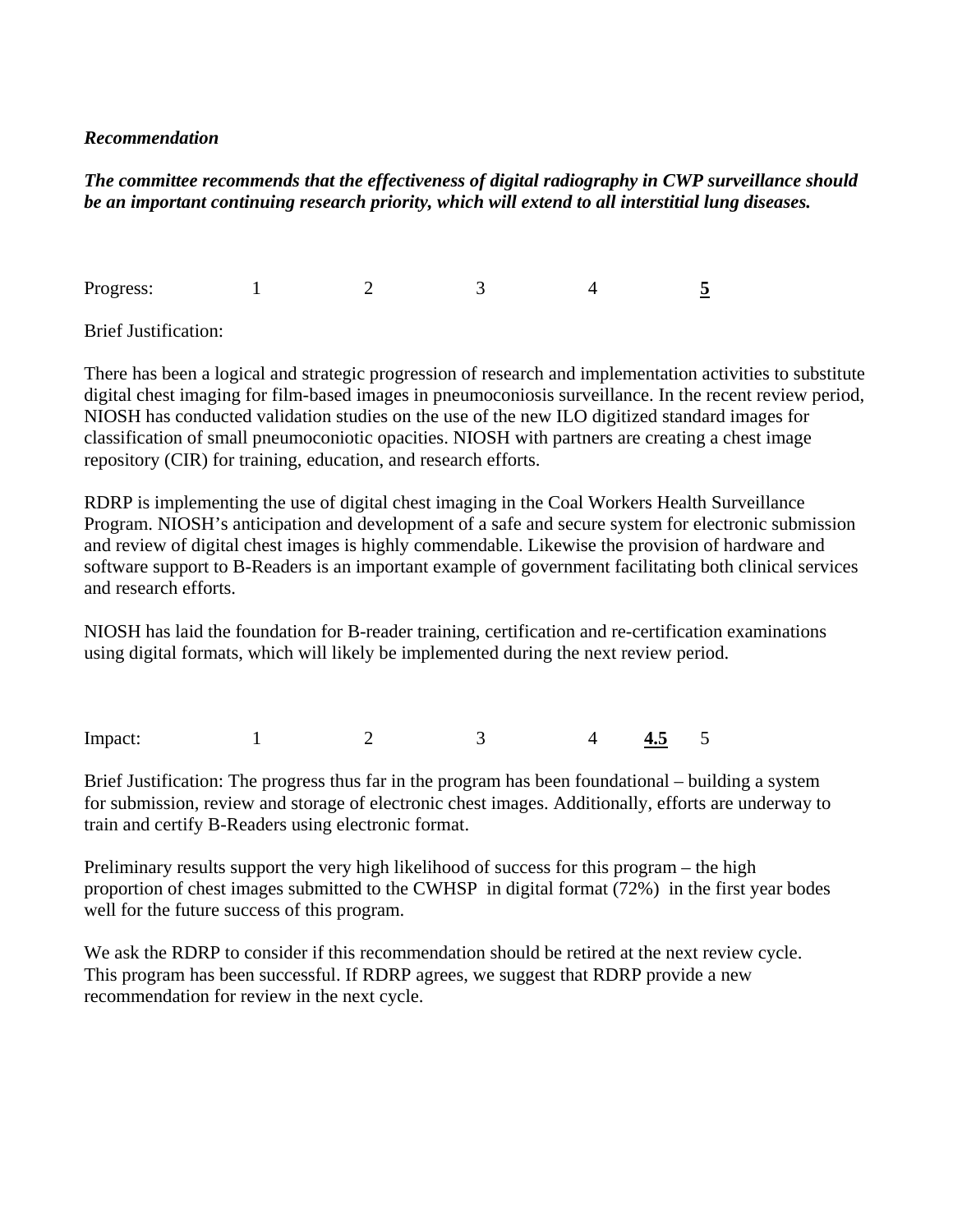*Recommendation* 

*In the flavoring industry, the RDRP response to the identification of diacetyl-induced bronchiolitis obliterans has led to surveillance efforts in multiple locations in an effort to detect and prevent disease. The evaluation committee agrees that continued surveillance, prevention of exposures, and mechanistic research to better understand this disease should continue to be a high priority for the RDRP.* 

Progress: 1 2 3 4 5

Brief Justification: NIOSH is conducting cutting edge basic toxicology and field research in flavoring related lung disease. Significant outputs are peer-reviewed journal articles and the impending release of NIOSH criteria document for diacetyl and 2,3-pentanedione. The contributions of the HHE program are notable in conducting field work to support recognition of a broader spectrum of respiratory disease from flavorings.

Impact: 1 2 3 4 5

Brief Justification: Publication of the final NIOSH criteria document and recommended exposure limits will be a major accomplishment. The interest of the stakeholder community and usage of NIOSH web information on this topic demonstrate meaningful impact. The basic toxicology research has fostered expanded work by other research groups or organizations. It may be valuable to evaluate the use of the NIOSH criteria document.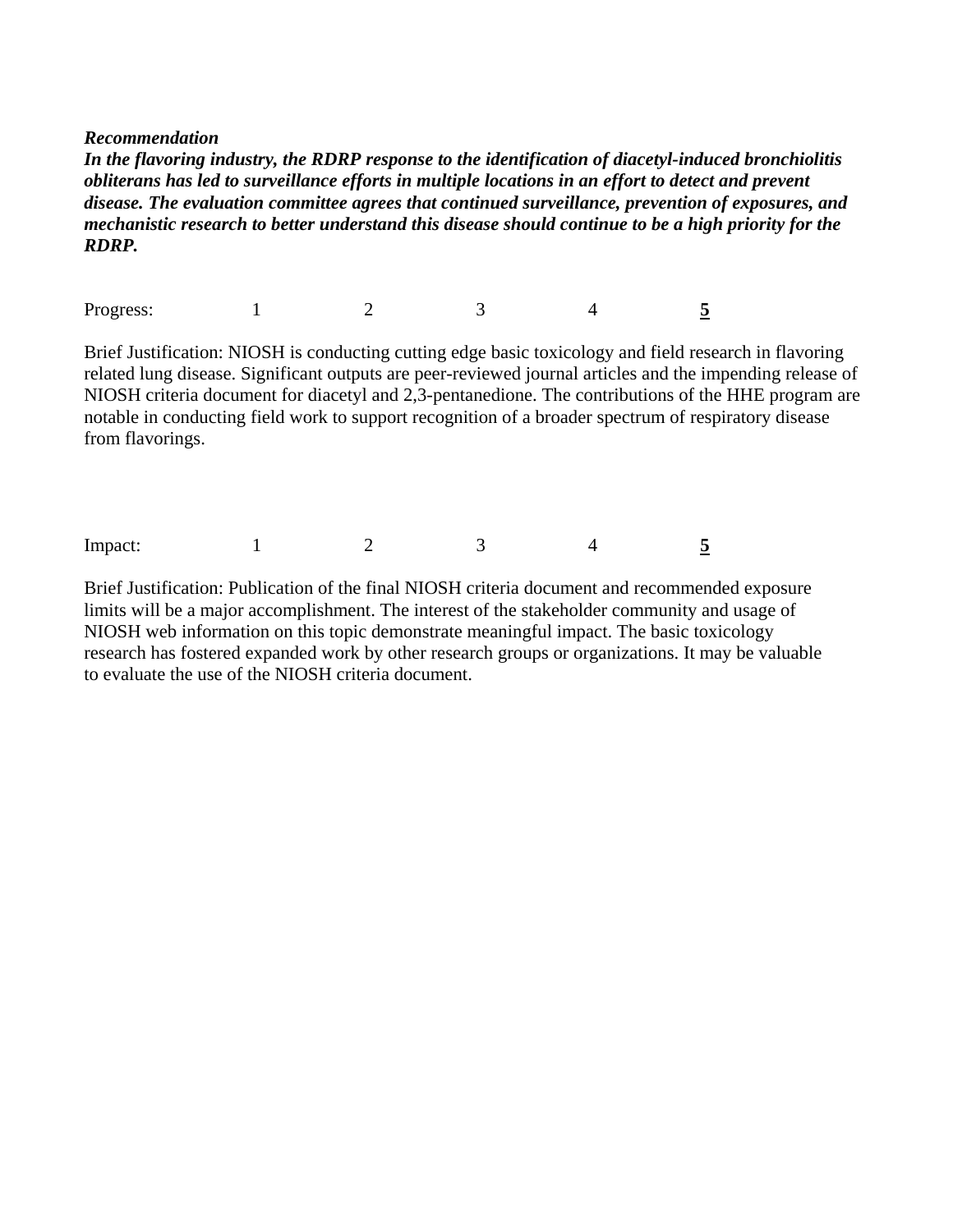### *Recommendation*

*In terms of chronic obstructive pulmonary disease (COPD), understanding the contribution of occupational exposures is difficult. To understand this issue, the evaluation committee strongly recommends that, for planning preventive strategies, the RDRP continue to support population-based studies of associations between occupational exposures and COPD to better define groups of workers at greatest risk.* 

Progress: 1 2 3 4 4.5 5

Brief Justification: Progress has been made in facilitating the collection of spirometry data on the NHANES and adding industry and occupation questions to the NHANES. We congratulate NIOSH on expanding the I/O questions to include data on the longest held occupation and industry. Peer-reviewed publications from the NIOSH supplement to NHIS have been published.

There have been a variety of studies focusing on the relationship between work settings and COPD, including those related to the World Trade Center. NIOSH continues efforts to improve spirometry quality through training program sponsorship.

Impact: 1 2 3 4 4.5 5

Brief Justification: The new MSHA Respirable Coal Dust Rule requires health screening for COPD symptoms and spirometry. The OSHA proposed silica rule mandates baseline and periodic spirometry for secondary prevention of COPD in silica-exposed workers.

NIOSH's spirometry poster is widely disseminated by spirometry manufacturers (~90,000 posters). A reference guide for clinicians has been developed with 13,000 copies of the guide being disseminated. SPIROLA software for evaluation of longitudinal spirometry data is publicly available, with the web-based version in development.

We applaud NIOSH efforts to meet this recommendation, but suggest that RDRP outline a longerterm strategy to satisfy this recommendation or propose an alternative recommendation on which to focus. Efforts to identify and prevent respiratory diseases in specific working populations regardless of the specific disease (COPD or not) may be a reasonable substitute.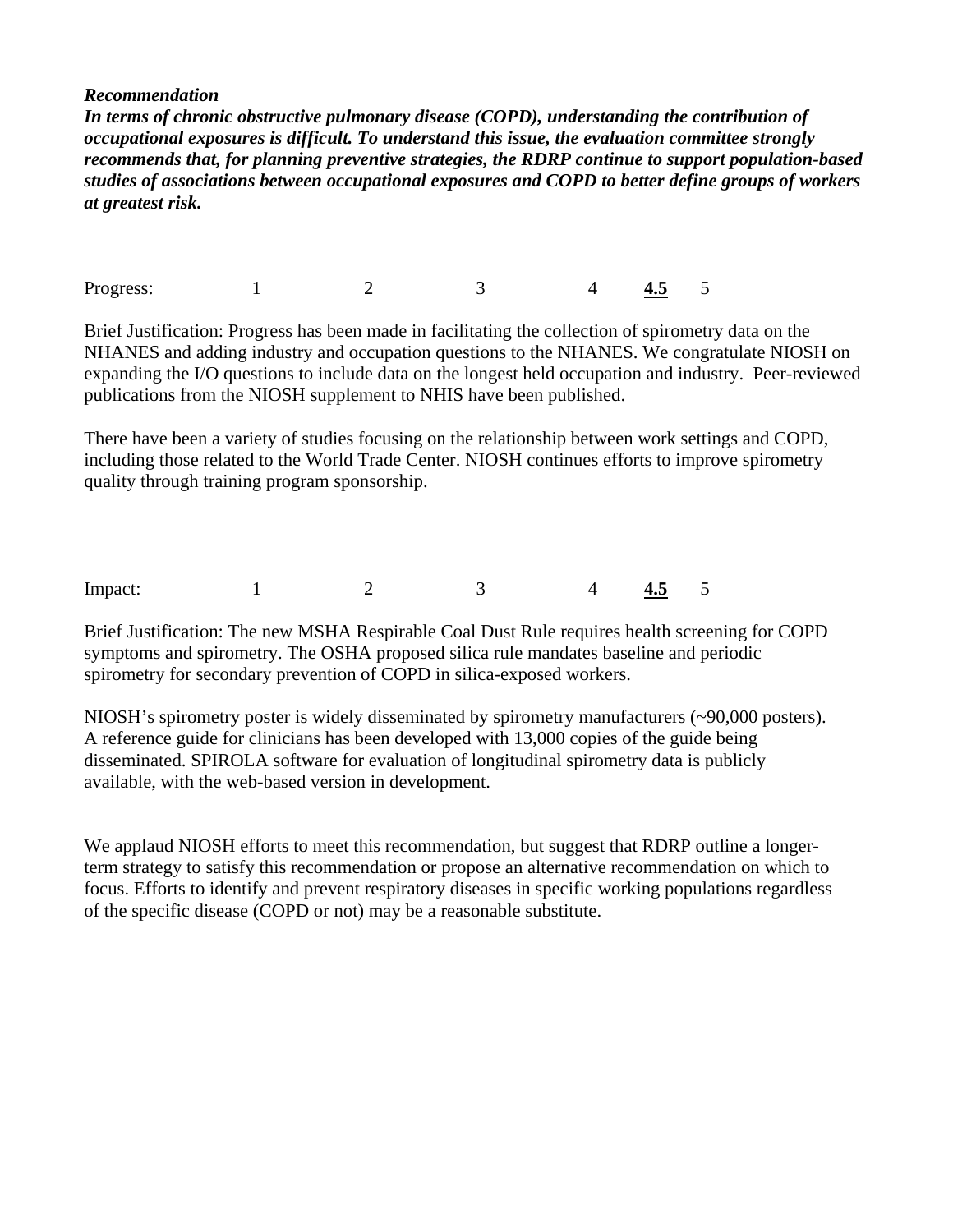*Recommendation: Because the contribution of occupational exposures to the burden of adult asthma is high, work in pursuit of the four WRA subgoals can have a potentially large impact on improved occupational safety and health among the U.S. workforce.* 

Progress: 1 2 3 4 5

Brief Justification: RDRP has pursued efforts to collaborate with health care providers and the health care system. An important initiative is the NORA project to develop clinical decision support capabilities in the Electronic Health Records. This project includes the development of prompts for clinicians to collect and consider occupational information. RDRP has been able to incorporate questions about assessment and management of adult asthma in the work survey. RDRP has leveraged several large studies to assess the extent, severity, burden, and risk factors for WRA and WRA prevention across a broad range of industries and occupations. The RDRP added questions about WRA to the Behavioral Risk Factor Surveillance System (BRFSS) Asthma Call-back Survey, which collects information from adults who report an asthma diagnosis.

The RDRP has made progress in identifying, documenting, and characterizing emerging causes of WRA. Studies have evaluated WRA in healthcare workers and NIOSH is evaluating relationships to exposures such as cleaning agents, disinfectants, and other known asthmagens in healthcare. Studies addressed WRA in wildland firefighting and restoration work after flooding. The RDRP has also evaluated the impact of IAQ on WRA and the effectiveness of building remediation in preventing WRA associated with poor indoor air quality. RDRP partnered with the American Chemistry Council and participating facilities to demonstrate a medical monitoring program evaluating workers at toluene diisocyanate production facilities in the U.S.

Impact: 1 2 3 4 4.5 5

Brief Justification: RDRP has leveraged its existing capabilities with those of other organizations (American Chemistry Council, NIH, EPA, OSHA, CPSC, NIST, etc.) to carry out research and other activities to prevent the onset of WRA. NIOSH's work on IEQ and its website have been influential, specifically with regards to indoor dampness and mold. RDRP work has led to an increased recognition of hazards associated with a variety of agents and has been instrumental in assigning asthmagen designations to substances included in the Association of Occupational and Environmental Clinics Exposure Code List.

RDRP has leveraged large national surveys to address WRA and occupational health indicators (OHIs) for asthma. Additionally, RDRP work was instrumental in motivating OSHA to implement a National Emphasis Program on occupational exposure to isocyanates. These activities have set the foundation for a significant future impact on worker safety and health, and specifically WRA.

We applaud NIOSH efforts to meet this recommendation and hope that RDRP continues to progress strategically to maximize impact in correctly diagnosing and documenting the impact of prevention strategies for WRA.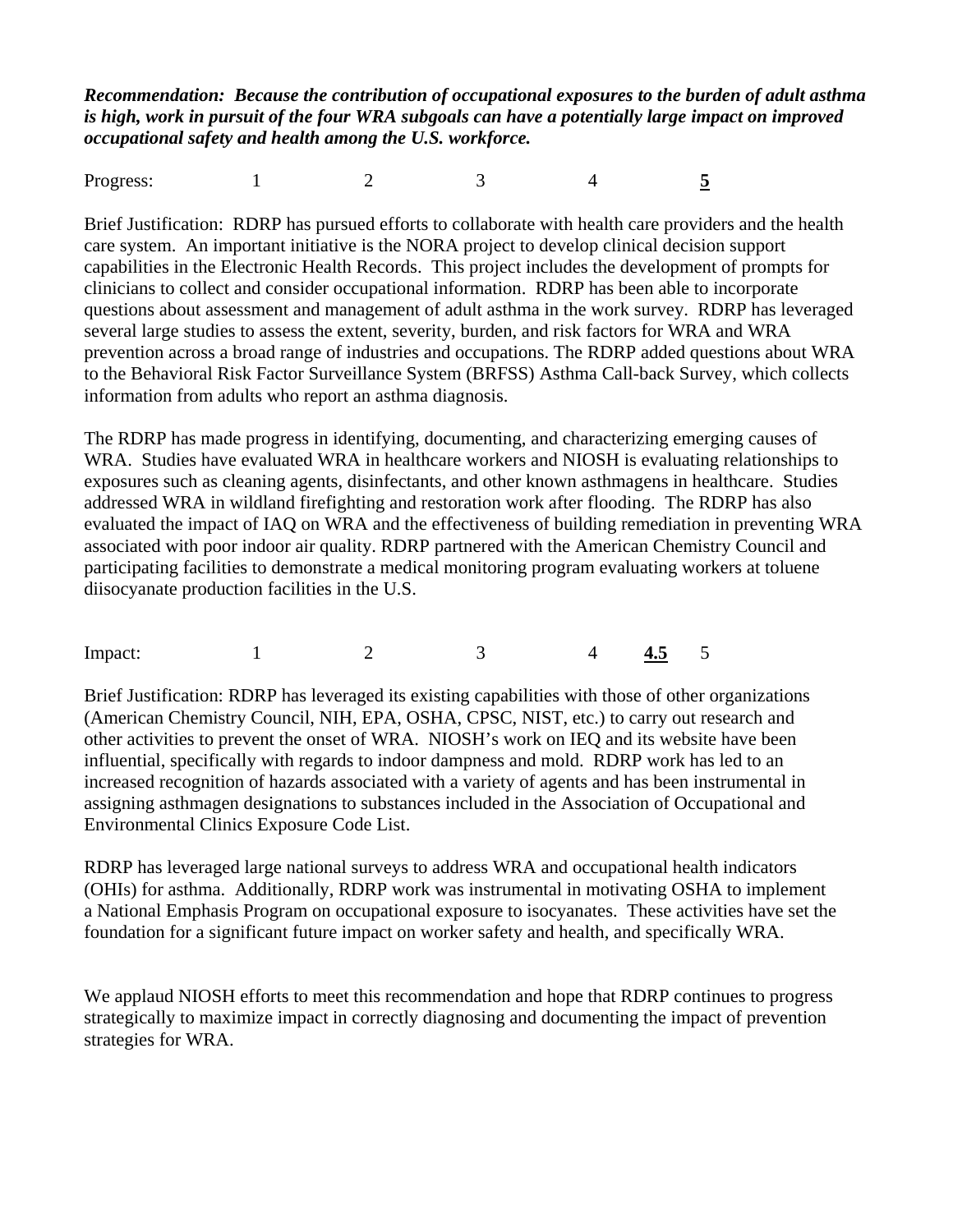# **Appendix E – Work Group Report for the NIOSH Construction Program**

# **Review of Progress Implementation Report for NIOSH Construction Program**

**Submitted by Board of Scientific Counselors** 

**November 17, 2014** 

**BSC Working Group Members** 

**Bradley Evanoff Darryl Hill John Mendeloff**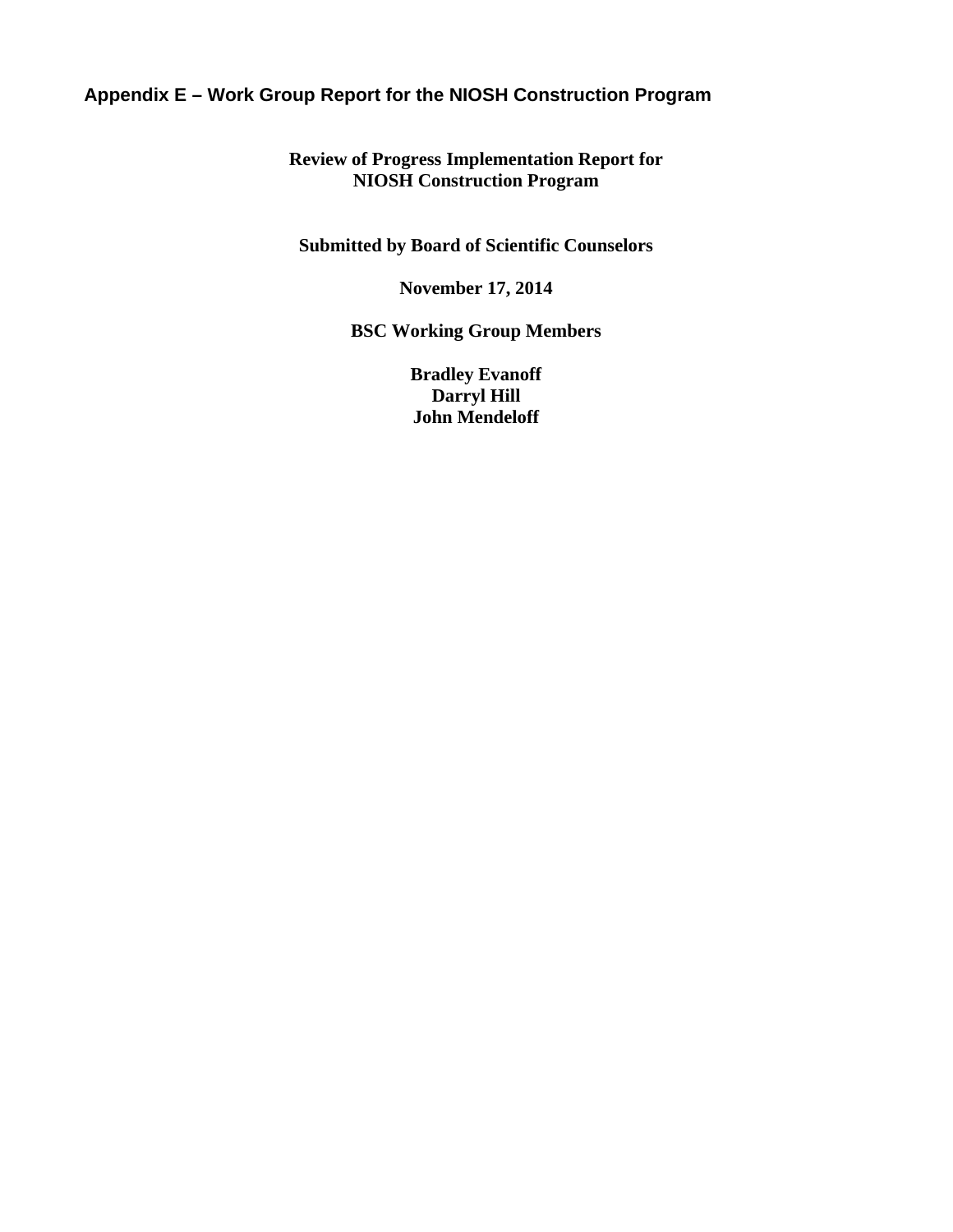## *Recommendation #1*

*Efforts to influence practice based on research ("research-to-practice" or r2p) efforts should involve individuals with training or with the experience and skills to create strategic diffusion and social marketing plans for the National Institute for Occupational Safety and Health research and evaluate such plans' effectiveness.* 

 $\overline{5}$ **Progress:** 1 2 3 4

Brief Justification:

The Office of Construction Safety and Health has strengthened its r2p and communications internally by better-defining its relationship with the NIOSH Communications and Research Translation Office (CRTO). NIOSH has ensured that construction social marketing and diffusion efforts are continuously supported by staff trained in health communications.

CPWR has hired R2P director with extensive expertise and experience.

All National Construction Center projects, including all consortium and small studies projects, have been examined using its Dissemination Planning and Tracking Tools.

The Communications and Research Translation Office is critically assessing NIOSH's r2p needs and how it might address them, with a plan to prepare solutions during 2014.

 Impact: 1 2 3 4 4.5 5

**Brief Justification:** 

Standing meetings among the National Construction Center, the OSHA Directorate of Construction (DoC) and the NIOSH Office of Construction Safety and Health (CSH) continue. Outputs and outcomes include improved and coordinated dissemination of information and tools in several areas, including falls, nail guns, electrical hazards, and noise abatement. National campaigns on falls have been visible.

More coordination of NIOSH research and information with OSHA compliance efforts is still desirable. We noted that an earlier evaluation of the falls campaign was conducted, which indicated low awareness. There is no mention of any further follow-up or of evaluations of other r2p activities. It would be good to remedy this.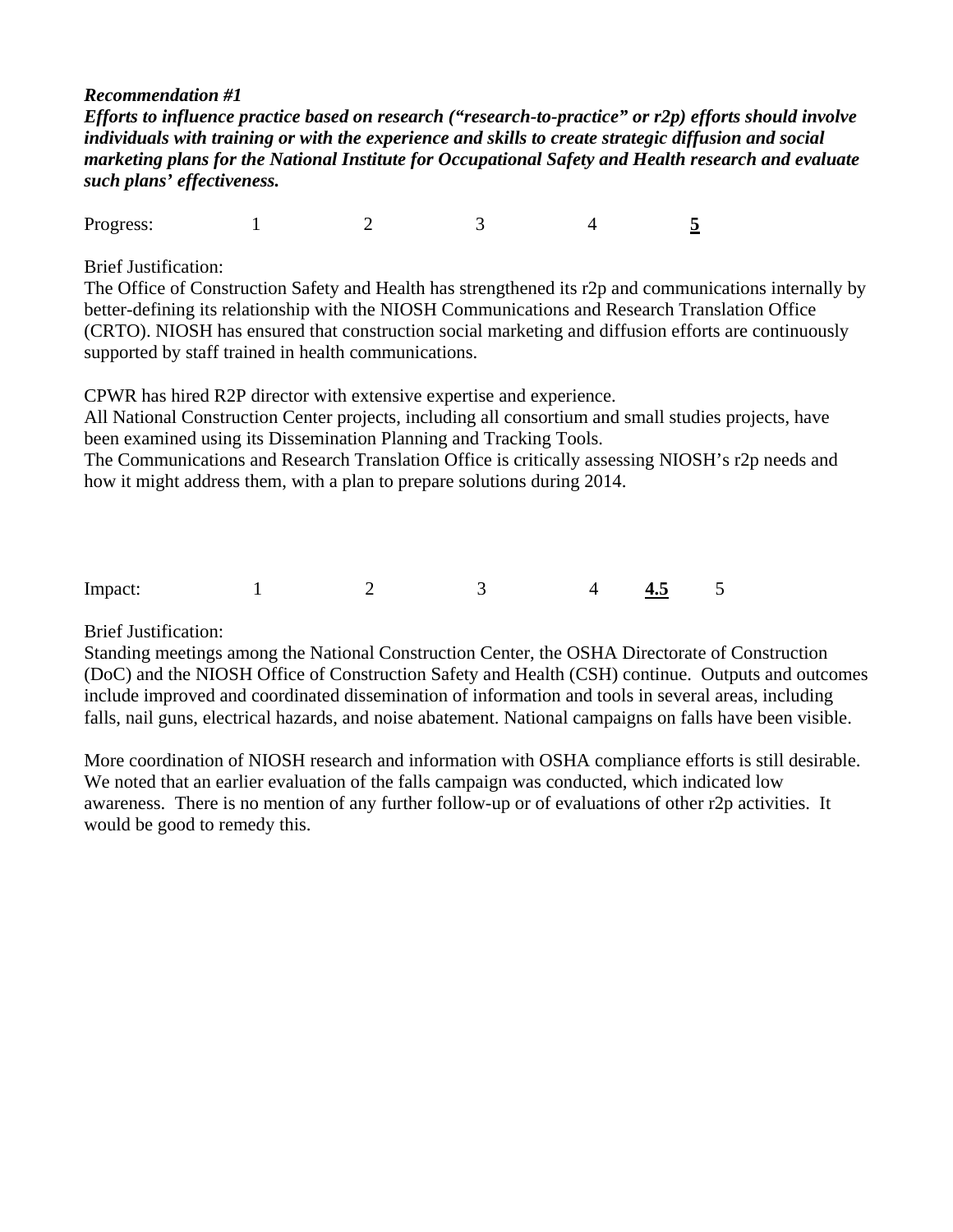## *Recommendation #2 Consideration should be given to having the majority of research-to-practice efforts of the Construction Research Program conducted through the National Construction Center.*

 $\overline{5}$ **Brief Justification: Progress:** 1 2 3 4 NIOSH has executed steps that shift r2p activities to the National Construction Center. A continuing challenge will be to coordinate both the research and the dissemination of research funded by the National Construction Center with the activities funded by NIOSH extramural grants and with intramural research. These three groups of projects and investigators interact more within the groups than outside their groups.

Impact: 1 2 3 4 **4.5** 5

Brief Justification:

Many excellent outputs that are reaching the intended audiences since ramping up of R2P activities occurred in the past several years. However, although the impact on grantees appears to be substantial, it is not as clear that the impact has been as large on in-house researchers.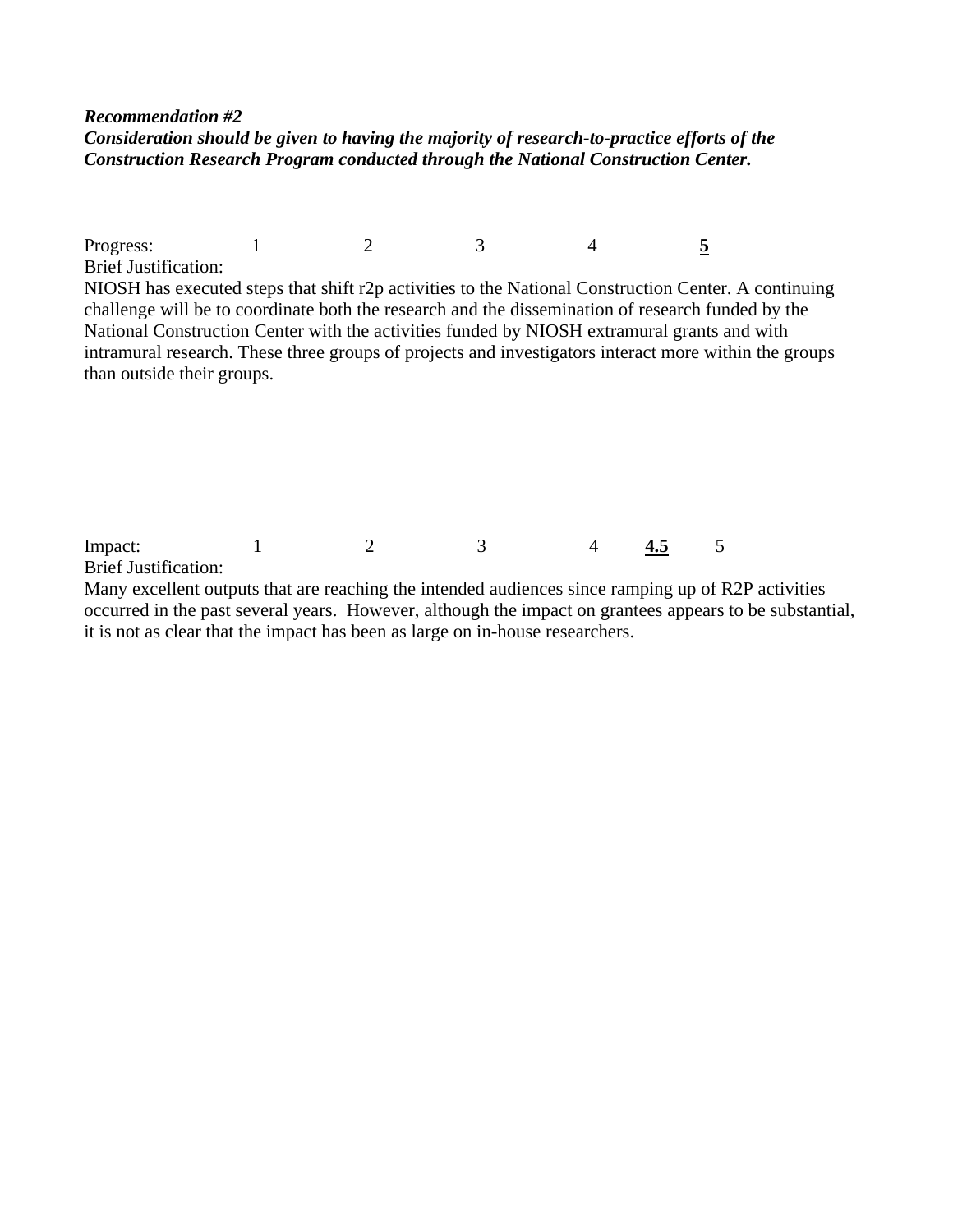# *Recommendation #5 The National Construction Center should continue to be used as an important component in the Construction Research Program.*

 $\overline{5}$  Brief Justification: Progress: 1 2 3 4 5 As noted, the NCC has continued to be used as an important component, probably an increasingly

Impact: 1 2 3 4 4.5 5

**Brief Justification:** 

important one.

The National Construction Center continues to play a key role in R2P activities, and serves as a focus for researchers, unions, and contractor groups. They serve as a key liaison between NIOSH and external partners, and have led productive stakeholder events leading to useful outputs, such as the 2013 stakeholder meeting leading to the 2014 publication on safety culture and safety climate in construction.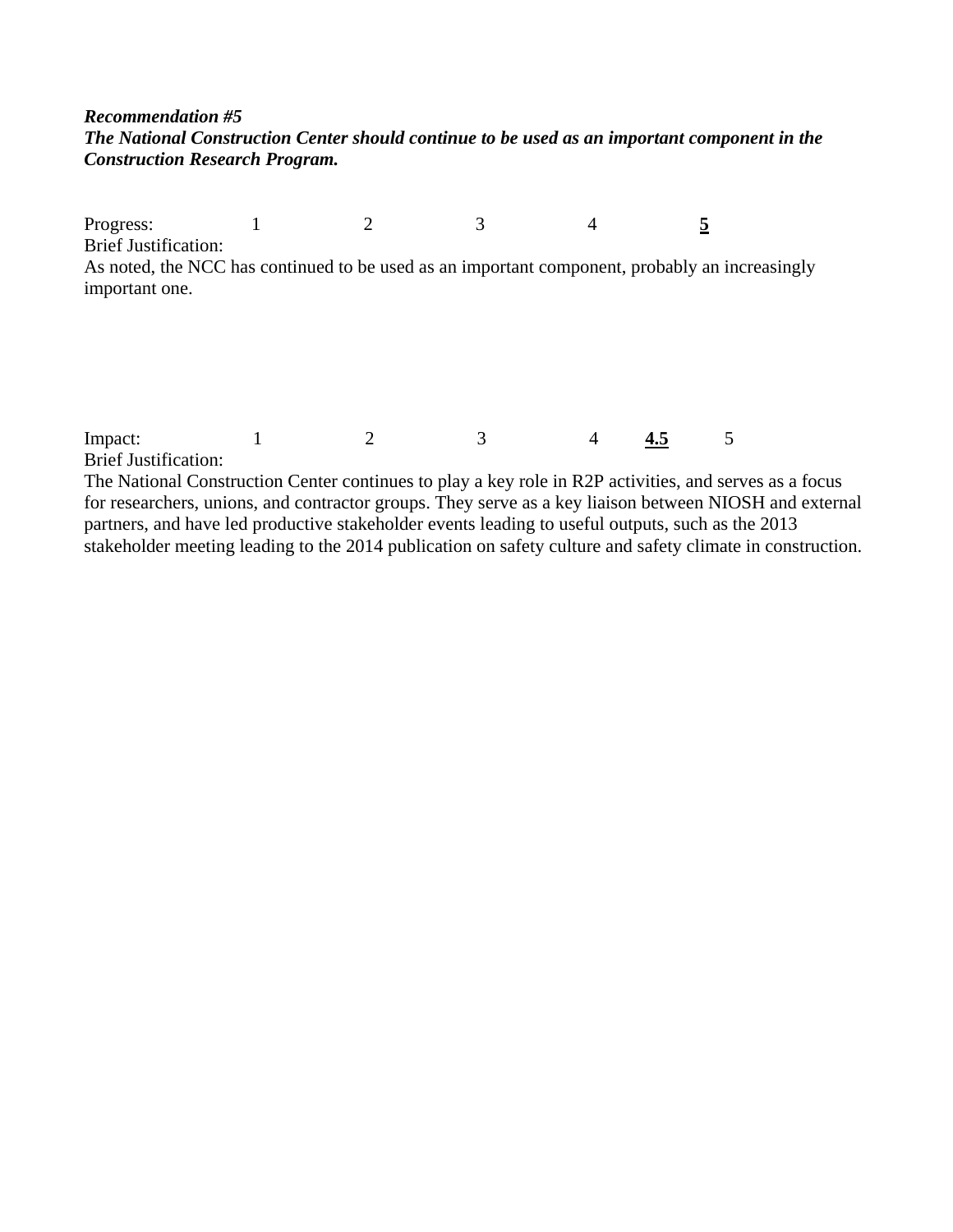#### *Recommendation #6*

*The Program should establish a closer connection with the Occupational Safety and Health Administration and other regulatory or consensus standards organizations to help ensure that the Program's research is applied effectively in rule-making efforts.* 

**Brief Justification:** Progress: 1 2 3 4 4.5 5 The extent of cooperative activities appears to have increased considerably. Outside of standards, however, NIOSH research has rarely focused on issues of concern to OSHA. Although some efforts to change this have been made, both agencies remain wary about broader cooperation on research.

**Brief Justification:** 

Impact: 1 2 3 4 4.5 5<br>Brief Justification:<br>Joint dissemination efforts for the Nail Gun Guide and the construction falls prevention campaign have amplified NIOSH outreach. For example, by including the Directorate of Construction and OSHA's Office of the Administrator, the Department of Labor Secretary became involved in the launch of the construction falls prevention campaign, thus greatly elevating the profile.

The NIOSH Construction Program has expanded its active participation on the American National Standards Institute (ANSI) Committee on Safety Requirements for Construction and Demolition Operations (ANSI A10), and its affiliated workgroups. This provides an important mechanism for ensuring research to practice. NIOSH participates on standards work groups and provides comments on draft standards.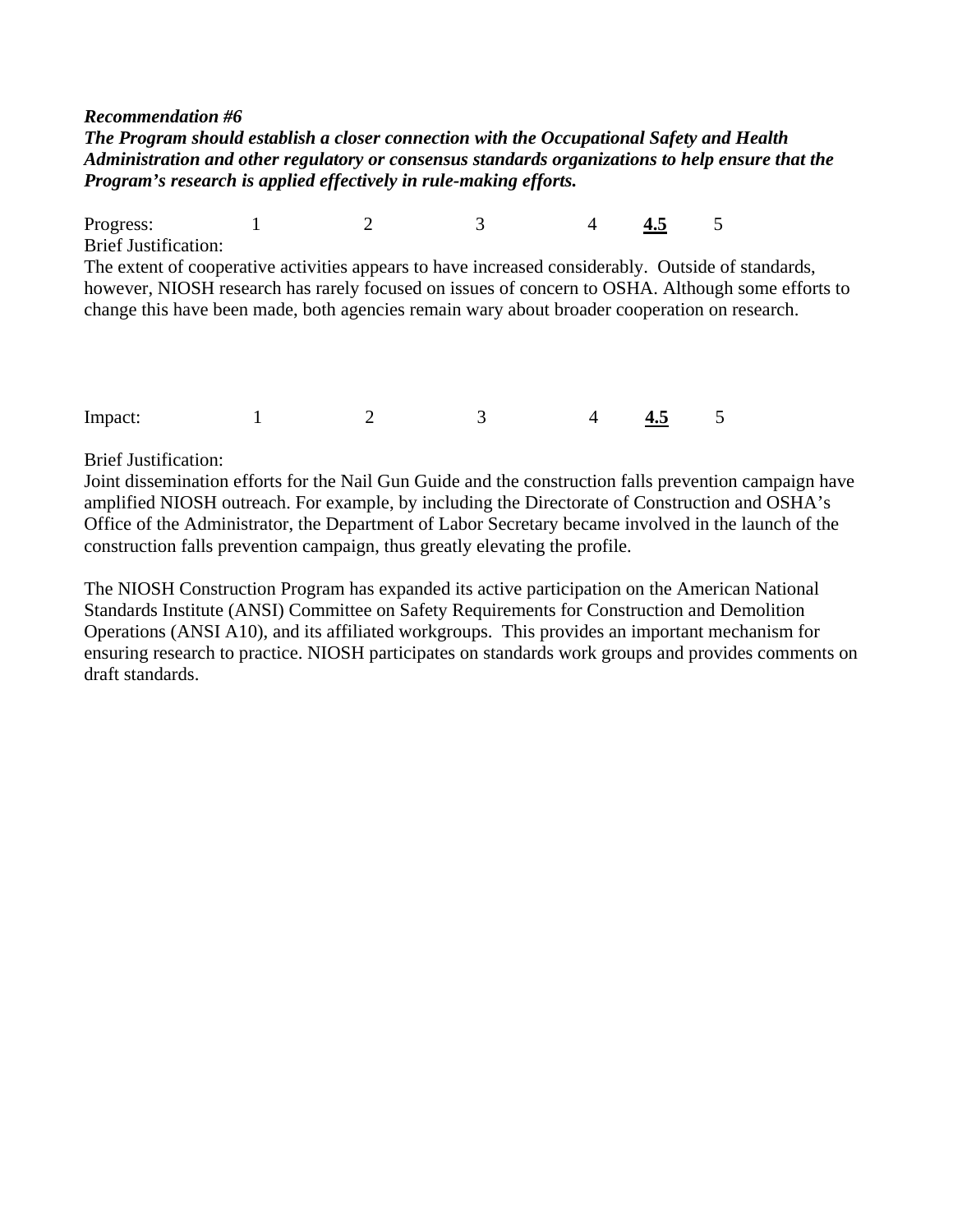## **Recommendations Completed:**

#### *Recommendation #4*

*The Construction Program Coordinator and the Construction Program Manager should both be devoted full-time to the Construction Research Program.* 

 $\overline{5}$  Brief Justification: Maintenance: 1 2 3 4

Appropriate succession planning; Dr. Branche's close engagement with construction research gives additional top level attention to this important area.

**Brief Justification:** Impact: 1 2 3 4 4.5 5

The previous addition of coordinator and manager FTE has helped the construction program continue to be well organized and productive. Construction is a large, dynamic, and complex industry with many workers, varied hazards, and a large number of fatalities and injuries. Devoting sufficient NIOSH leadership, program management, and program coordination resources will be important to future efforts to reduce exposures, injuries, and fatalities in this large sector.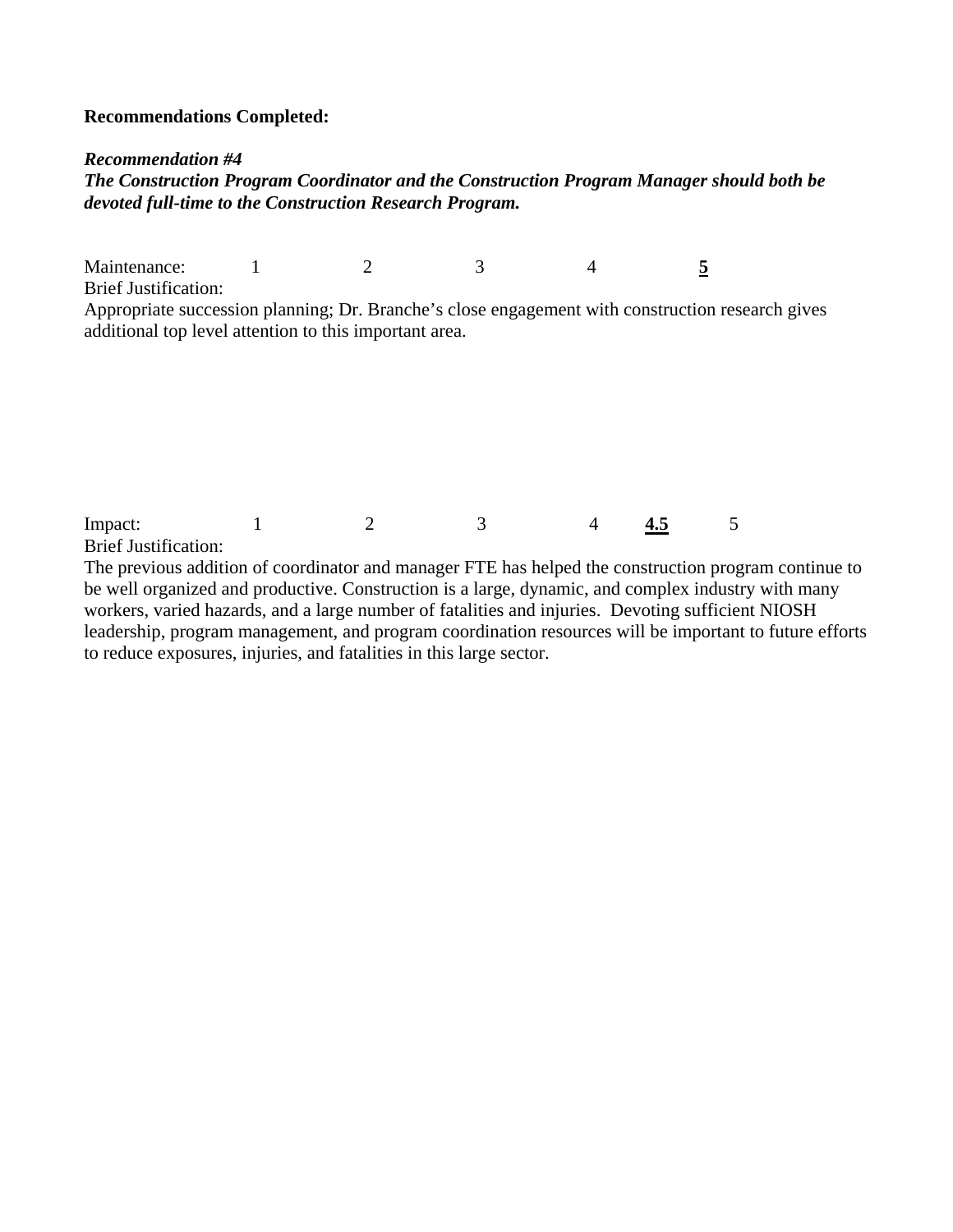# **Appendix F – Work Group Report for the NIOSH Traumatic Injury Program**

**Review of Progress Implementation Report for NIOSH Traumatic Injury Program** 

**Submitted by Board of Scientific Counselors** 

**November 17, 2014** 

**BSC Working Group Members** 

**Kitty Gelberg Corinne Peek-Asa James Platner**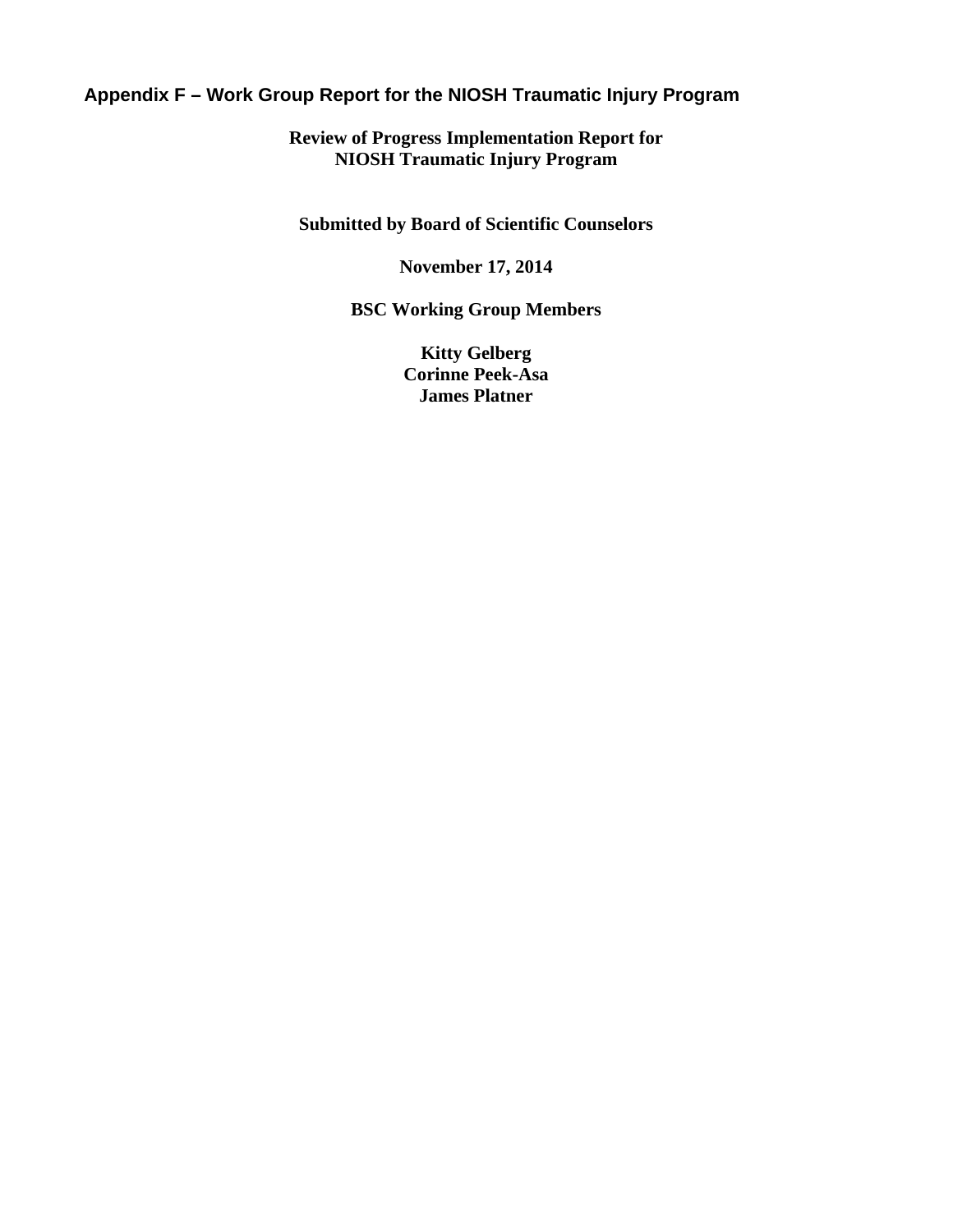### **Recommendations In Progress:**

# *Recommendation #1: Continue setting goals that are within the TI Research Program's scope and resources.*

Progress: **Brief Justification:** Progress: 1 2 3 4 **5** 

A strong thought out approach was used in reviewing, revising and prioritizing goals. Input was received both internally and from the external stakeholders. Priorities were selected using data, ability of existing staff, and potential impact.

They have done a great job of strategic planning. As a very interdisciplinary team it is so important for them to stay focused and the strategic plan is essential in helping the program avoid becoming unwieldy. While the strategic plan seems to be working well for the TI, the document did not discuss protocols for retiring goals, what the criteria are for doing that – more description would be useful. It would also be useful if new goals could be so designated in the report in a manner complimentary to the way that retired goals were designated.

Researchers in TI should also consider output goals related to improved public policy and data collection. Many of the data sets used by TI have the potential for improvement. As data users, NIOSH TI, working with BLS or other agencies, can improve data collection and should plan for and take credit for resultant improvements. Some of the priority initiatives at OSHA, such as temporary workers, would benefit from more consistent definitions and data collection methods that few outside of TI are able to contribute to.

**Brief Justification:** Impact: 1 2 3 4 5

Solid impacts were demonstrated for each subgoal. We applaud how they came up with these plans and staying focused. Action framework can help them benchmark and measure their progress.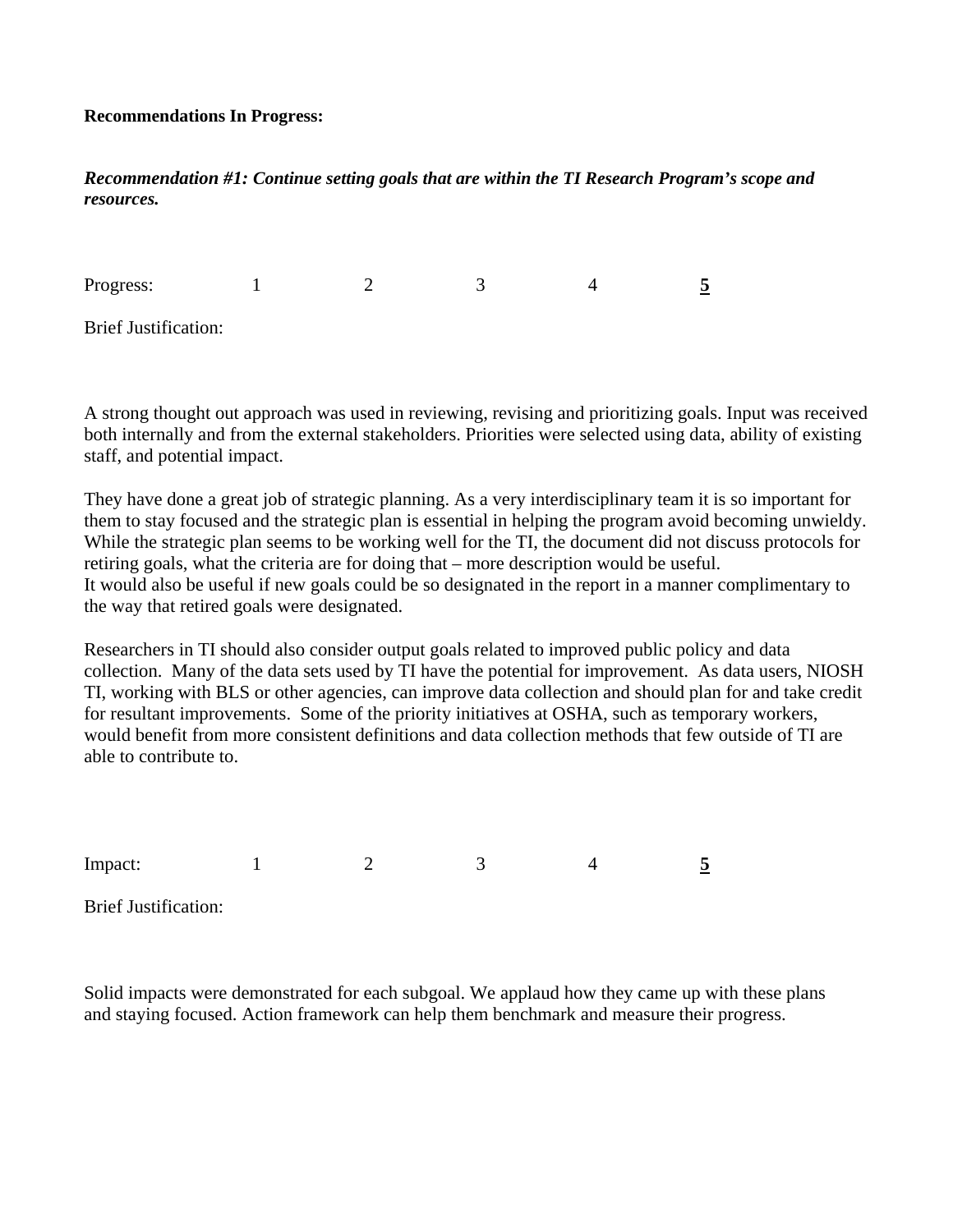*Recommendation #2: Develop an explicit plan for each subgoal..* 

Progress: 1 2 3 4 **5** 

**Brief Justification:** 

Clear goals were established, with performance measures added to each goal. The Motor Vehicle Safety program published a 5 year strategic plan. Applaud on how they came up with these plans and staying focused. Action framework can help them benchmark and measure their progress.

 $\overline{4}$ **Brief Justification:** Impact: 1 2 3 4 5

Because the performance measures were recently written, there has not been enough time to measure impact. The process established will allow the TI program to quickly evaluate the potential impact and make appropriate adjustments as needed. The document mentions quite a few different elements in the plan, such as Intermediate Goals and Activity/Output goals – a very complicated plan. It will be important to make sure in the next steps that the plan continues to be a good guidepost for the team.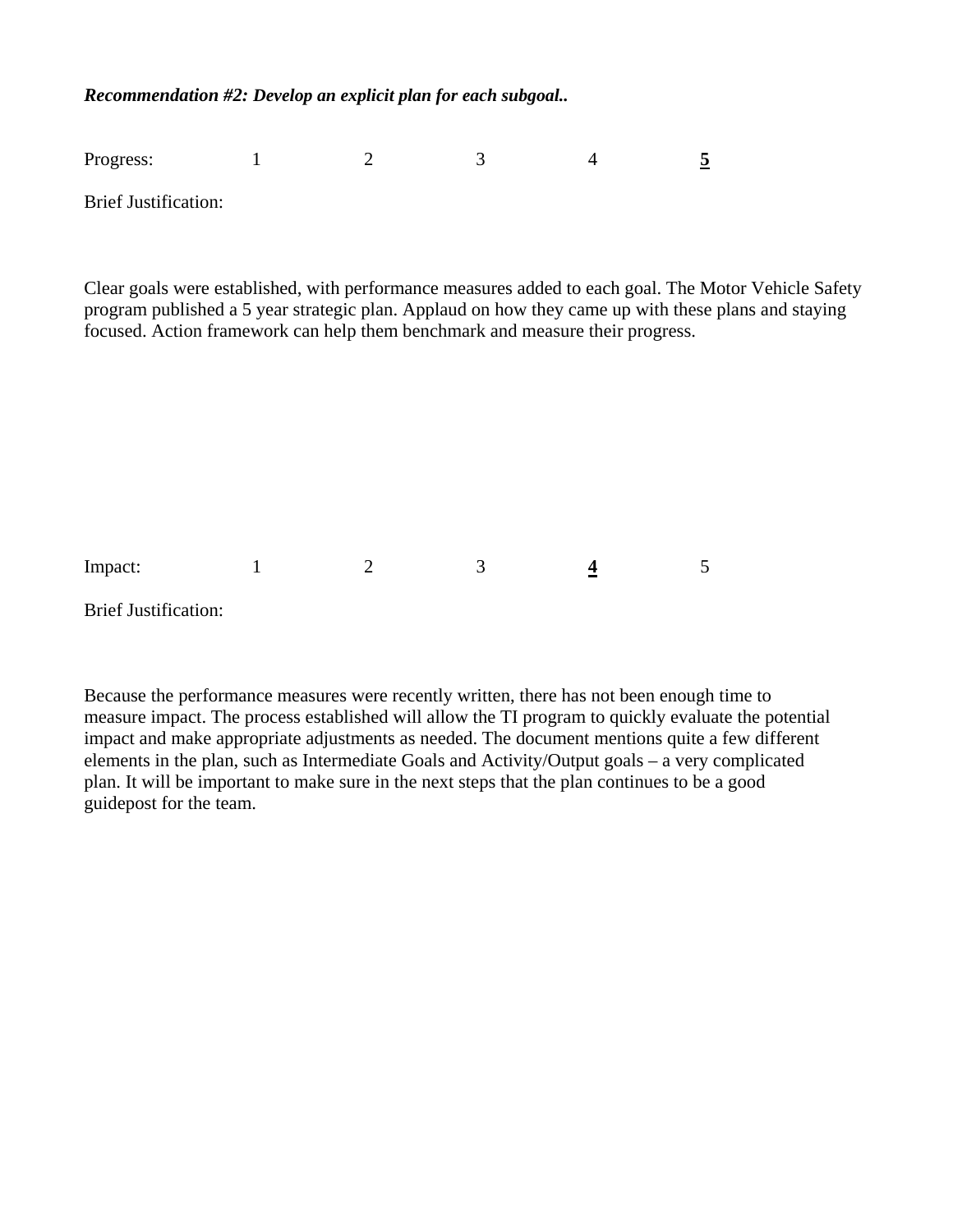*Recommendation #3: Work with other federal agencies that support injury prevention and control research.* 

| Progress:                   |  |  |  |
|-----------------------------|--|--|--|
| <b>Brief Justification:</b> |  |  |  |

This document showed a mindful approach to the goals of working with each agency. The continuation and frequency of meetings with other agencies will assist in providing sustainability. In addition, incorporating other agencies as partners and reviewers in projects helps to keep them engaged and may also work to sustain these relationships since they are often time consuming to maintain. This also provides good training to staff and further ability to distribute resources.

| Impact:                     |  | $\Delta$ | 4.5 |  |
|-----------------------------|--|----------|-----|--|
| <b>Brief Justification:</b> |  |          |     |  |

Reaching out to other agencies has allowed for broader dissemination and acceptance of information. For example, having other agencies review drafts of developed products will increase the willingness of these programs to share or even use the information. Cost savings have been demonstrated. Very focused on reasons for working with each agency, including data quality and process issues. Is difficult to show the impact of communication. Work on improving methods and data collection are also broadly helpful for the field.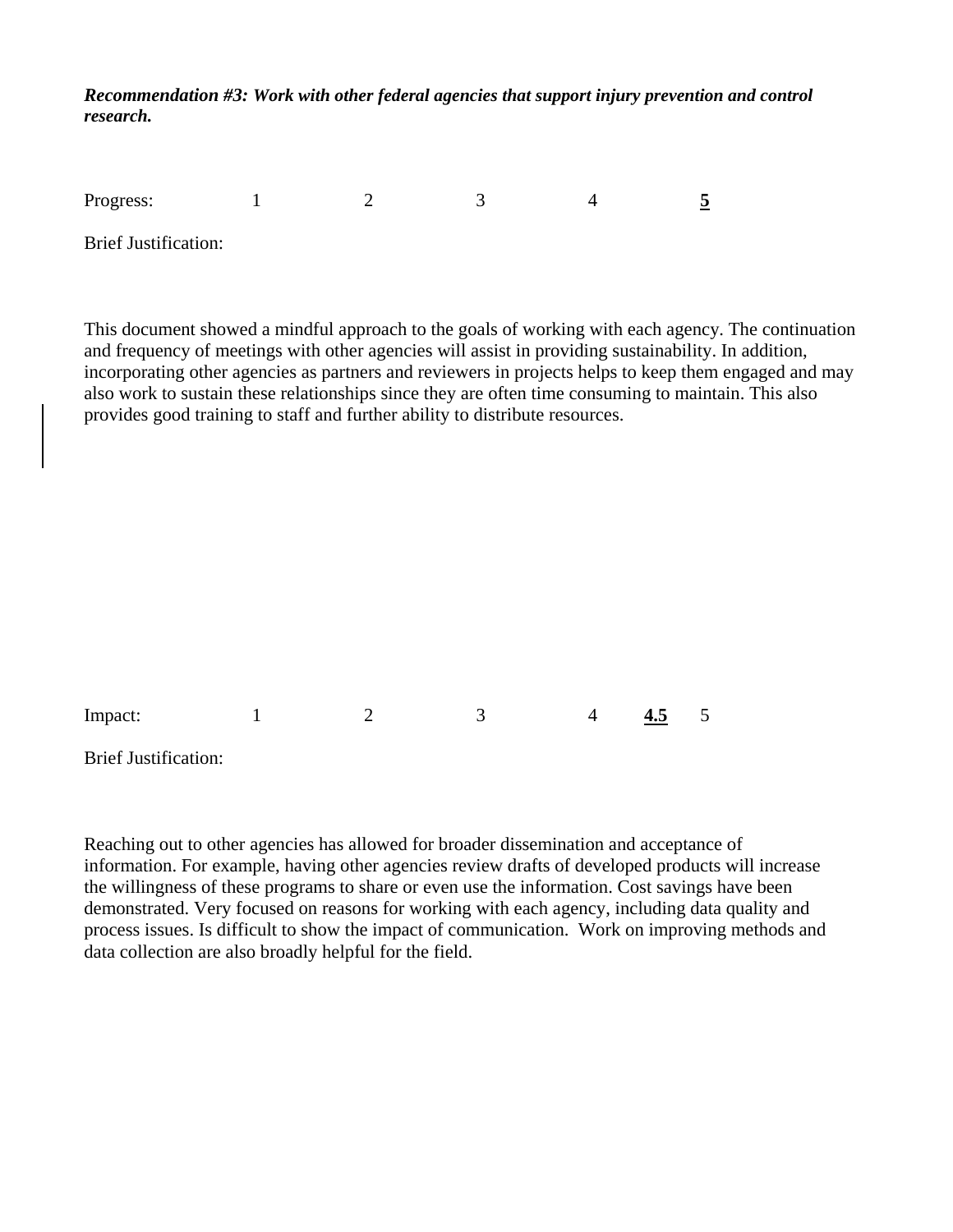### *Recommendation #6: Ensure collaboration among NIOSH-funded researchers.*

**Brief Justification:** Progress: 1 2 3 4 5

This goal is larger than just the TI program, but they are doing an excellent job of identifying areas for integration within and outside of NIOSH. They continue to work with other programs, sharing and using data obtained from extramural funding, acting as technical advisors for cooperative agreements, and scientific advisors for the ERCs and Ag Centers. They have also identified shared goals with other NIOSH programs to allow for internal collaboration.

There is the question of how does the strategic plan guide the reaching out to both external partners and internal researchers? What is it that helps guide and keep it manageable? There are interesting tools and data available in the TI program, and they are good at reaching throughout the agency to figure out where cross-over occurs.

Impact: 1 2 3 4 5

**Brief Justification:** 

They have demonstrated increased awareness of NIOSH programs. It is expected that coordination of messages and expanded outreach through known sources will lead to improved worker safety; however, it is too early to show whether this is working. They have also demonstrated knowledge gained from hosting NOIRS and a webinar on workplace violence. It is not clear how the guiding principles organize and identify these collaborations.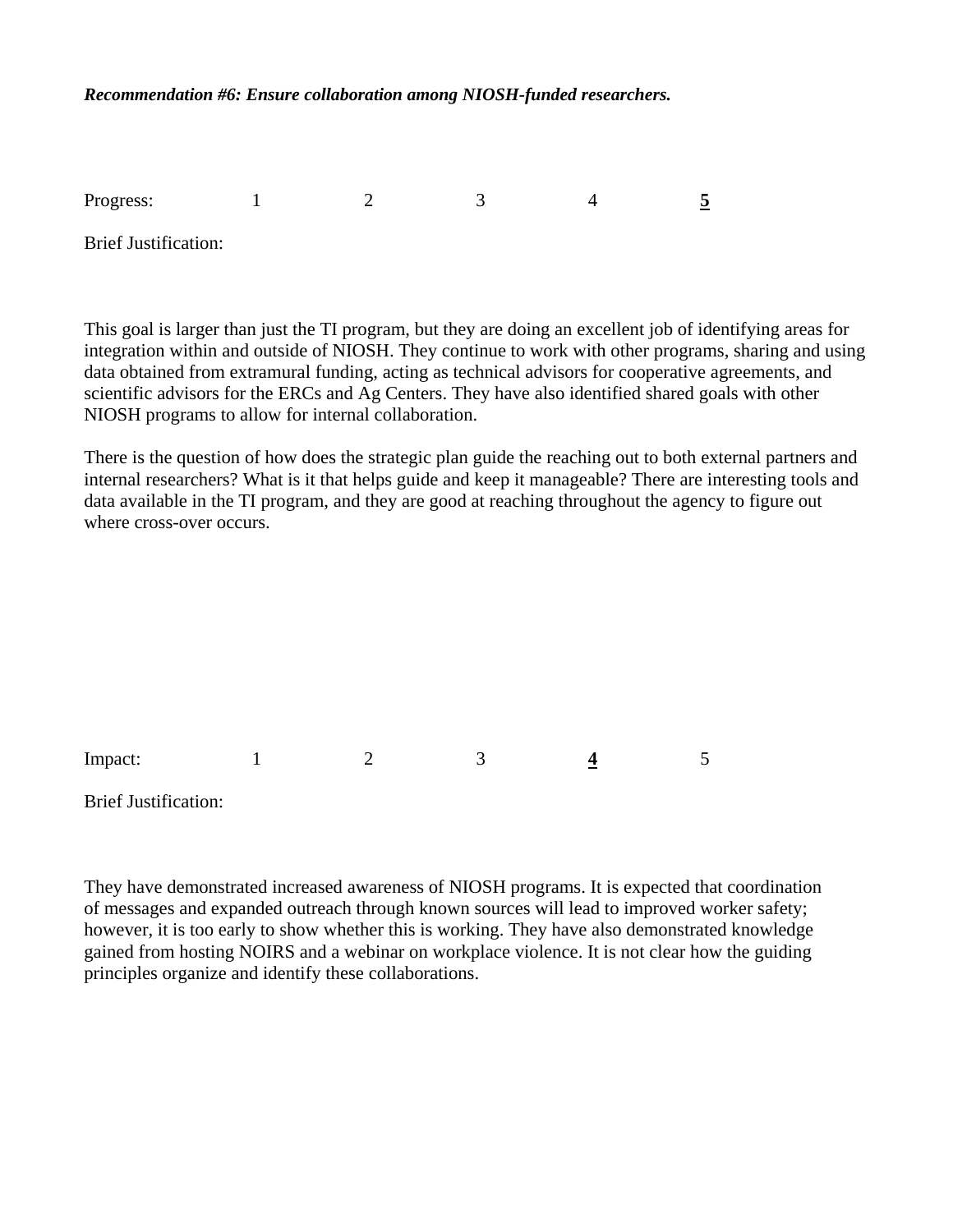*Recommendation #9: Research prevention strategies for traumatic injuries in a changing workplace.* 

| Progress:                   |  |  |  |
|-----------------------------|--|--|--|
| <b>Brief Justification:</b> |  |  |  |

The TI program has identified a number of new initiatives including focusing on high risk populations, new technologies, personal behaviors, safety cultures and climate change. These initiatives have been incorporated into their strategic plan and reviewed by partners both internally and externally for increased approval and recognition.

They have some unique things such as safety culture, automated vehicles, and health disparities. Issues such as safety culture cross over other areas of NIOSH; so again, there are questions as to how collaboration is approached.

It may be useful to address possible collaborative goals that enhance the opportunities to work with other agencies. For example, Dept of Labor goals related to temporary workers, electronic reporting mechanisms and under-reporting of injuries.

Impact: 1 2 3 4 4.5 5

**Brief Justification:** 

While mechanisms are in place to measure the impact of this, research takes a while to complete and then to have an impact. It is too early to rate the impact of this work.

Are they thinking about different work organizations? Other areas in NIOSH are thinking about this and there may be the potential for collaboration.